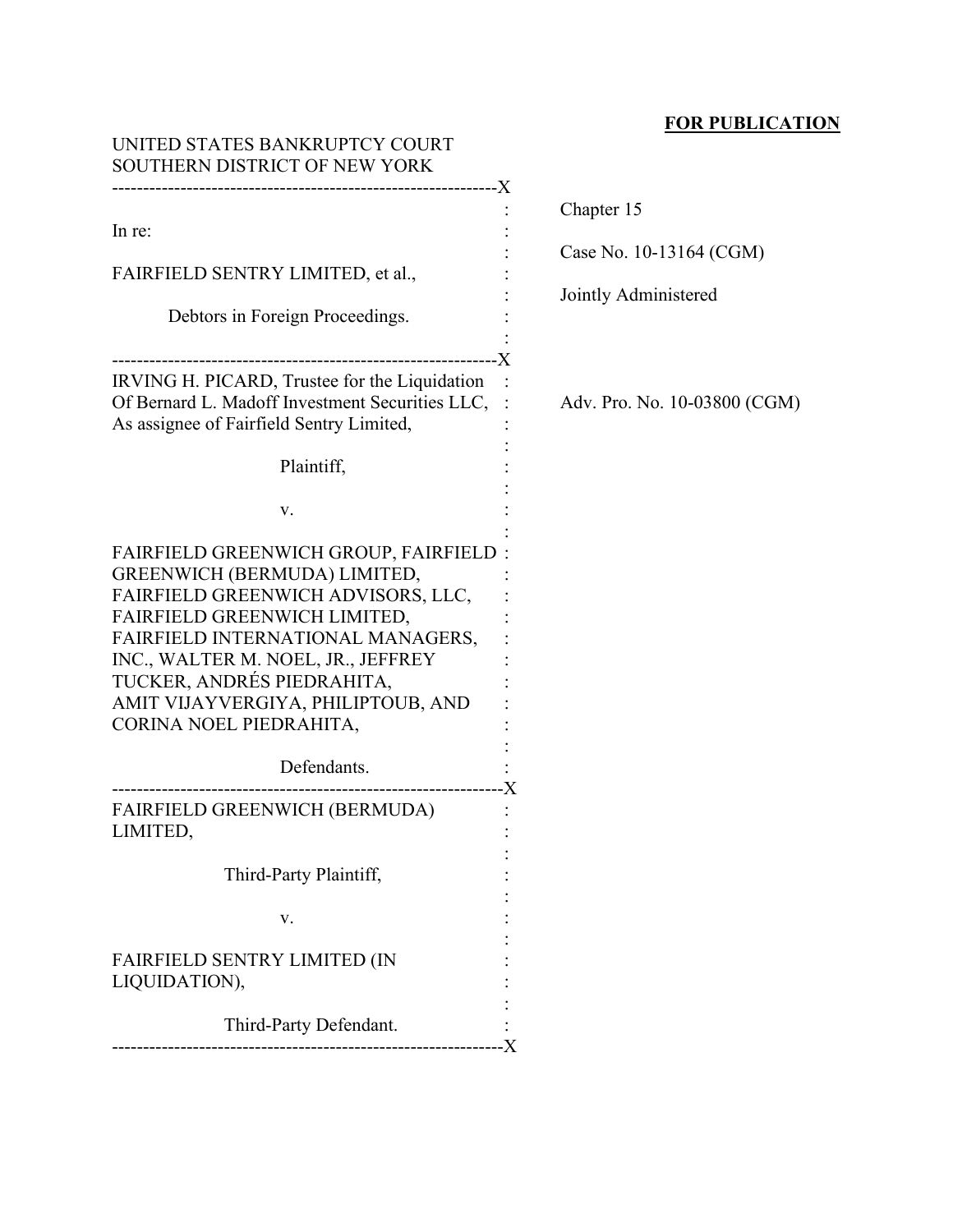## **MEMORANDUM DECISION DENYING DEFENDANTS' MOTION TO DISMISS IN PART**

# **A P P E A R A N C E S :**

BAKER HOSTETLER Attorneys for Plaintiff Irving Picard, SIPA Trustee 45 Rockefeller Plaza New York, NY 10111 BY: ERIKA THOMAS (TELEPHONICALLY)

SIMPSON THACHER & BARTLETT LLP Attorneys for Defendants Fairfield Greenwich Limited, Fairfield Greenwich Bermuda Limited, Fairfield Greenwich Advisors LLC, Fairfield International Manager's Inc., Amit Vijayvergiya, Philip Toub and Corina Noel Piedrahita 425 Lexington Avenue New York, NY 10017 BY: PETER KAZANOFF (TELEPHONICALLY)

DECHERT LLP Attorney for Defendant Andres Piedrahita Three Bryant Park, 1095 Avenue of the Americas New York, NY 10036 BY: ANDREW LEVANDER (TELEPHONICALLY)

WHITE & CASE LLP Attorneys for Defendant Walter Noel 1221 Avenue of the Americas New York, NY 10020 BY: ANDREW HAMMOND (TELEPHONICALLY)

## **CECELIA G. MORRIS CHIEF UNITED STATES BANKRUPTCY JUDGE**

This adversary proceeding arises out of the aftermath of the Bernard L. Madoff

Investment Securities LLC's Ponzi scheme. The original plaintiff, the largest feeder fund

invested in BLMIS, filed its own liquidation proceedings in the British Virgin Islands following

the collapse of BLMIS and, by extension, its own investment business. Through this proceeding,

the Trustee seeks to recover over \$919 million in management and performance fees (plus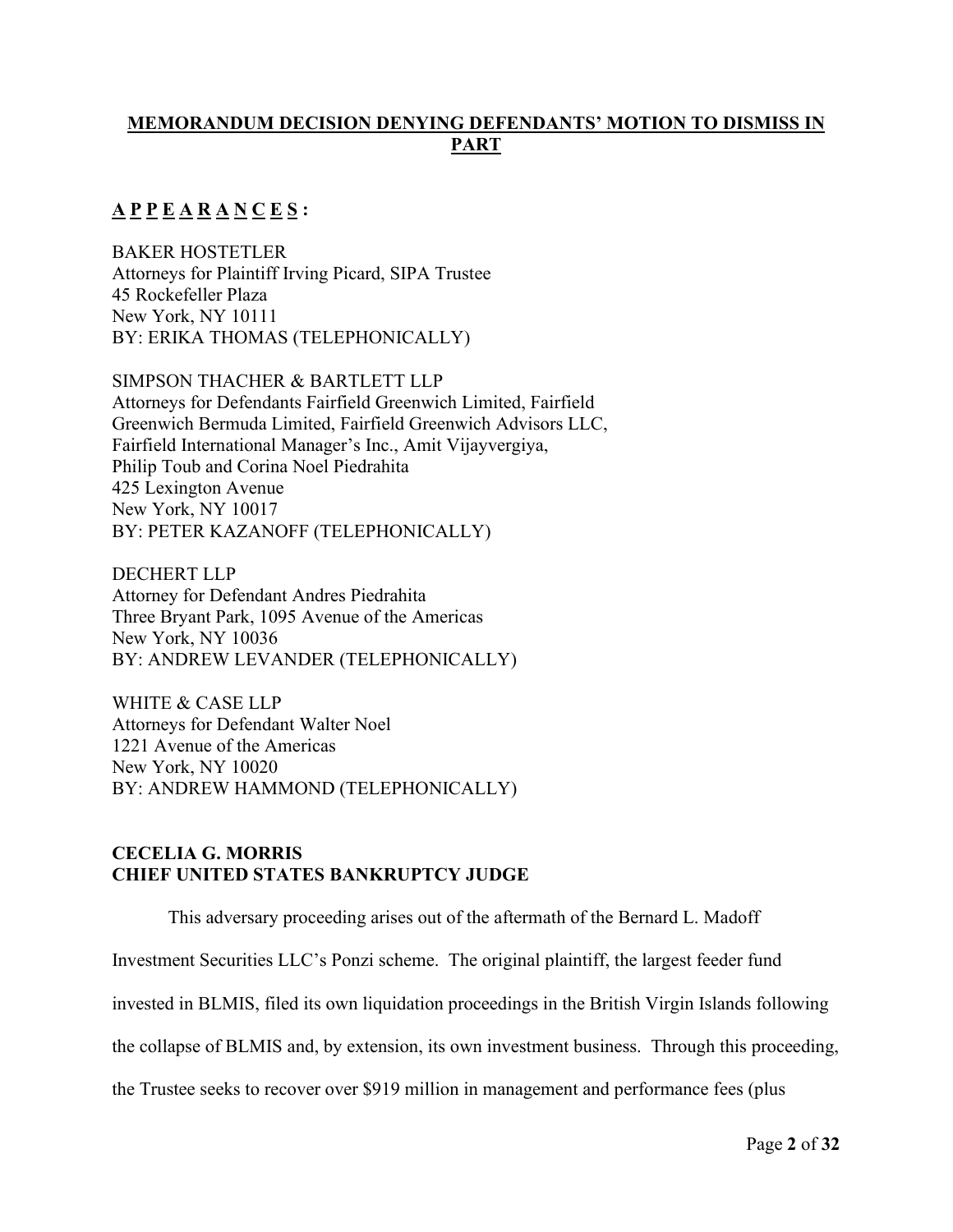interest, costs, and attorneys' fees and disbursements), it claims were wrongly paid to Defendants on account of Defendants' knowing participation in BLMIS's fraudulent scheme. As such, the Trustee alleges breach of contract against FG Limited and FG Bermuda as well as unjust enrichment and constructive trust claims against all Defendants. Defendants moved to dismiss the operative complaint in this action on grounds that the Trustee had failed to state claims and for lack of personal jurisdiction. For the reasons set forth in more detail below, the Court grants Defendants' motion to dismiss with respect to the unjust enrichment claims, found in count four, against FG Limited and FG Bermuda, and denies the remainder of Defendants' motion to dismiss.

#### **Jurisdiction**

This Court has subject matter jurisdiction pursuant to 28 U.S.C. § 1334(a), 28 U.S.C. § 157(a) and the Standing Order of Reference signed by Chief Judge Loretta A. Preska dated January 31, 2012. This is a "core proceeding" under 28 U.S.C. § 157(b)(2)(P) (recognition of foreign proceedings and other matters under chapter 15 of title 11). Personal jurisdiction issues raised by two of the Defendants are addressed within the body of this decision.

## Background<sup>[1](#page-2-0)</sup>

Fairfield Sentry Limited ("Fairfield Sentry," "Sentry," or "Debtor") was the largest "feeder fund" to have invested in Bernard L. Madoff Investment Services, LLC ("BLMIS"), the now infamous Ponzi scheme run by Bernie Madoff ("Madoff"). Sentry invested virtually all of its assets with BLMIS directly or indirectly, and the value of Sentry's assets was derived from the value of their BLMIS investments. It is now established that BLMIS did not differentiate or

<span id="page-2-0"></span><sup>1</sup> Unless otherwise noted, the background facts were taken from *Fairfield Sentry Ltd. v. Amsterdam (In re Fairfield Sentry Ltd.)*, No. 10-13164, 2018 WL 3756343, at \*1 (Bankr. S.D.N.Y. Aug. 6, 2018), and have been summarized for informational purposes only.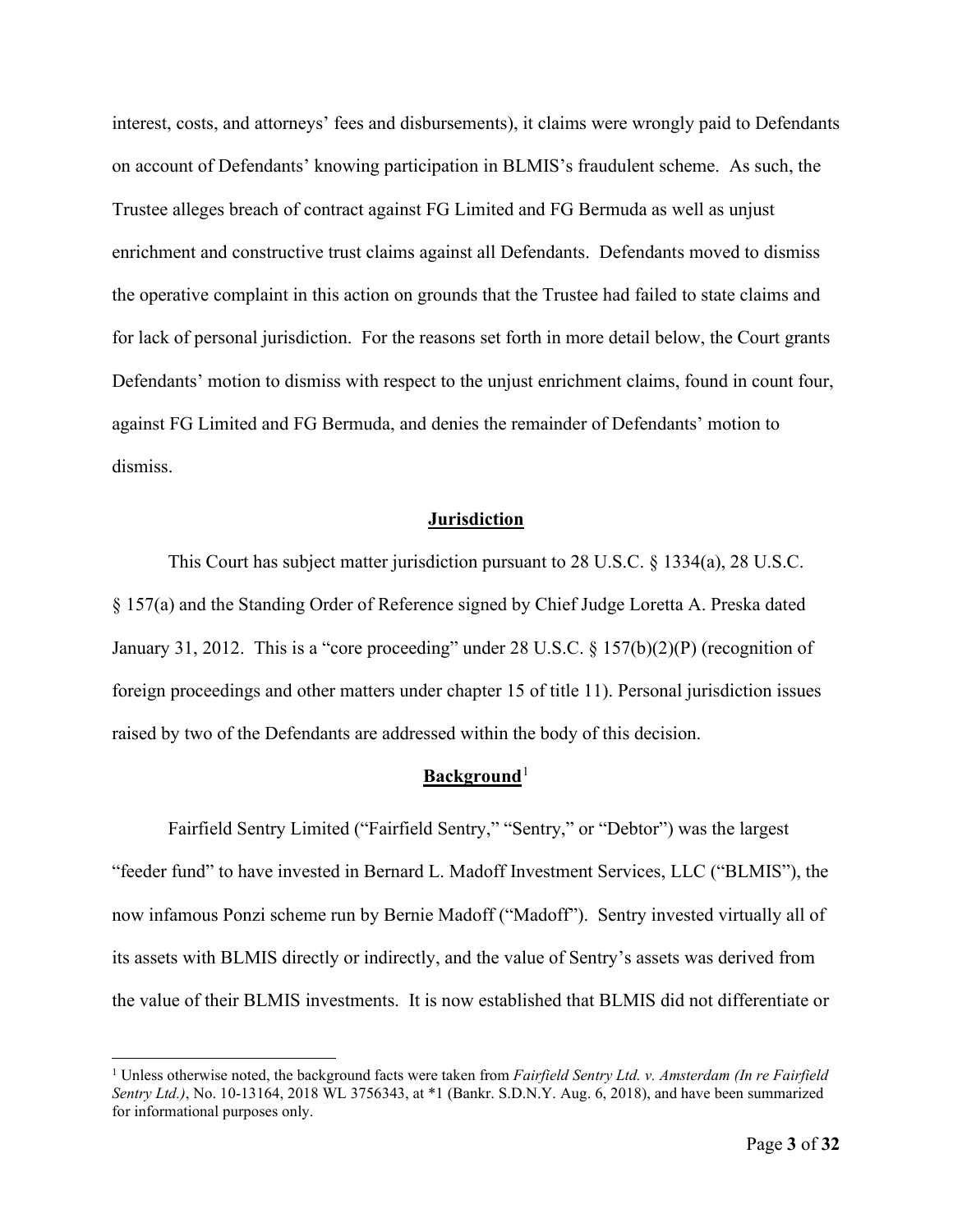invest monies deposited by investors.<sup>[2](#page-3-0)</sup> Rather, all of Sentry's monies were comingled in three bank accounts and, as is typical in any Ponzi scheme, "investments" were used to pay withdrawals made by other customers.

Sentry ceased making redemption payments after Madoff's arrest. Shortly after the collapse of BLMIS, certain of the Sentry's creditors and shareholders commenced insolvency proceedings against Sentry<sup>[3](#page-3-1)</sup> in the Commercial Division of the Eastern Caribbean High Court of Justice, British Virgin Islands ("BVI Court"). The BVI Court appointed liquidators of Sentry, who commenced ancillary proceedings in this Court under chapter 15 of the Bankruptcy Code to obtain recognition of the BVI liquidation proceedings as "foreign main proceedings." The Court granted the Liquidators' recognition applications on July 22, 2010.

Unlike the hundreds of actions brought against entities and individuals who, prior to the disclosure of the BLMIS fraud, received payments upon the redemption of shares issued by the chapter 15 debtors (the "Redeemer Actions"),<sup>[4](#page-3-2)</sup> this complaint in unique. The Trustee seeks the return of management and performance fees allegedly paid by Sentry to the Defendants via breach of contract, unjust enrichment, and constructive trust claims. SAC ¶ 3, ECF<sup>[5](#page-3-3)</sup> No. 90, Ex. 1. (attached as exhibit 1 to the motion for leave to file a second amended complaint).

The action was originally filed in New York Supreme Court on May 23, 2009 by the Foreign Representatives. Or. Transferring Case, ECF No. 1. It was removed to the District Court for the Southern District of New York and then referred to this Bankruptcy Court. *Id.* At the same time, Irving Picard, the trustee for the liquidation of BLMIS ("Trustee") under the

<span id="page-3-0"></span><sup>2</sup> *See, e.g.*, *Picard v. JABA Assoc. LP (In re BLMIS)*, No. 20-cv-03836-JGK, slip. op. at 33 (S.D.N.Y. Mar. 24, 2021) ("There is no genuine dispute of material fact that BLMIS operated a Ponzi scheme.").

<span id="page-3-2"></span><span id="page-3-1"></span>

<sup>&</sup>lt;sup>3</sup> Along with Fairfield Sigma Limited and Fairfield Lambda Limited.  $\frac{4}{15}$  For additional background on Debtor's chapter 15 case and the redeemer actions, please see *Fairfield Sentry Ltd. v. Amsterdam (In re Fairfield Sentry Ltd.)*, No. 10-13164, 2020 WL 7345988, at \*1–\*2 (Bankr. S.D.N.Y. Dec. 14, 2020).

<span id="page-3-3"></span><sup>5</sup> Unless otherwise noted, ECF refers to the electronic docket of 10-03800-cgm.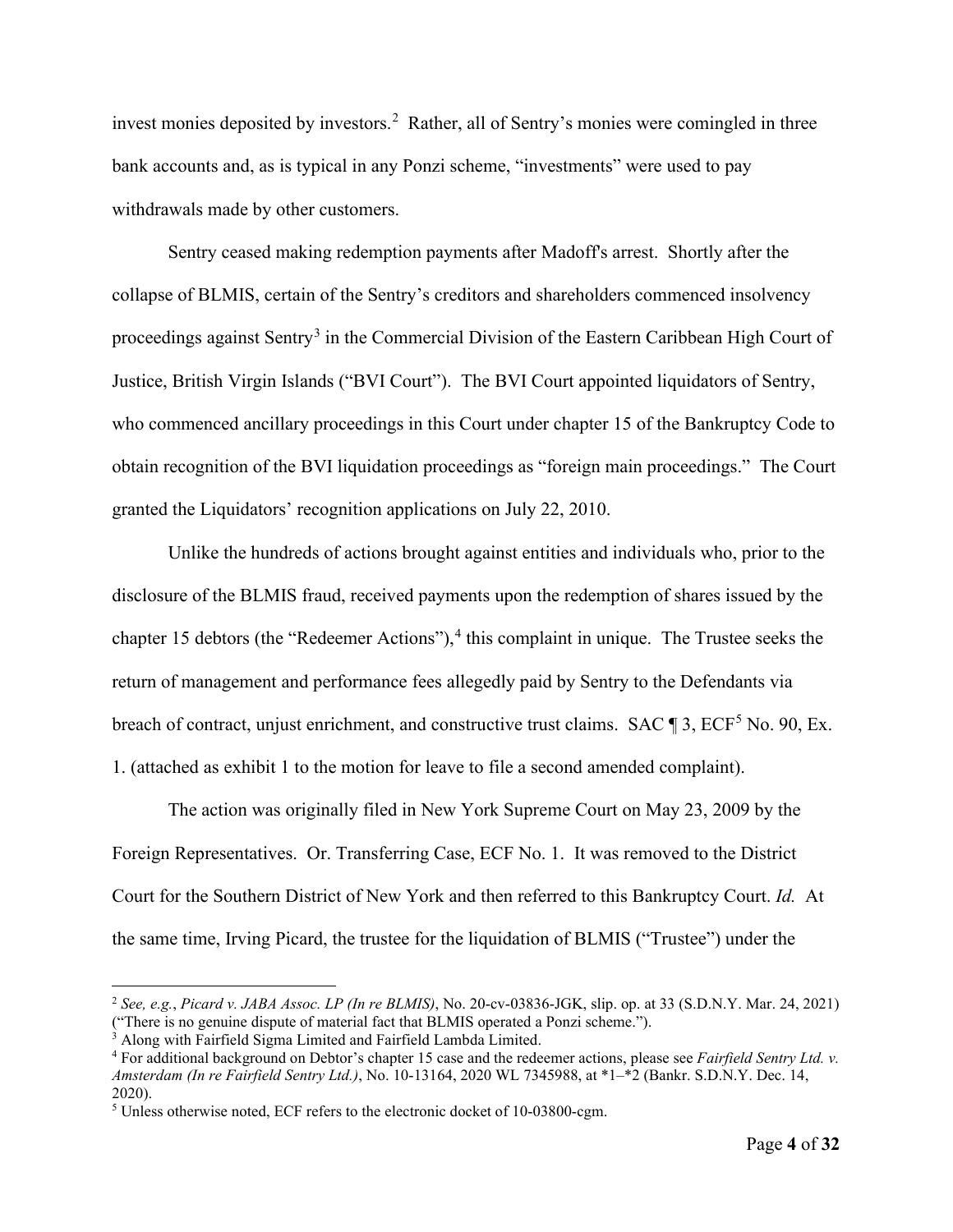Securities Investor Protection Act ("SIPA") filed an action against Sentry and other defendants in the SIPA proceeding. *See Picard v. Fairfield Sentry Ltd. (In re Fairfield Sentry, Ltd.)*, No. 09- 01239 (CGM). In 2011, the Trustee and the Foreign Representatives entered into a settlement agreement that, among other things, assigned to the Trustee the claims asserted by Sentry in this adversary proceeding. *See* Or. Approving Agreement, No. 09-01239 (CGM), ECF No. 95. On January 24, 2019, this Court entered a stipulated order agreed to by the Trustee, the Foreign Representatives, and the Defendants, that, among other things, substituted the Trustee as the plaintiff in this adversary proceeding. So Or'd Stip., ECF No. 87.

On February 22, 2019, the Trustee filed a motion for leave to file a second amended complaint ("SAC" or "Complaint"). Mtn. for Leave, ECF No. 90. Rather than oppose that motion, Defendants filed this motion to dismiss the proposed second amended complaint ("Motion to Dismiss"). Memo. of Law in Support of Mtn. Dismiss at 1 n.1, ECF 99 ("Defendants do not oppose the motion to amend the operative complaint . . . .").

The Motion to Dismiss and the related filings were filed by Defendants on April 23, 2019. ECF Nos. 98, 98, 100, 101. The Trustee's opposition was filed on September 23, 2019. ECF. Nos. 118, 119, 120, 121. Thereafter, the parties entered mediation, which was unsuccessful and Defendants' reply papers were filed on October 2, 2020. ECF Nos. 129, 130. The Court also permitted additional briefing for issues that were raised for the first time in the reply and asked the parties to confer and file letters indicating whether they agreed to any choice of law. ECF Nos. 141, 142, 143, 145, 146, 149.

The Court held oral argument on this motion on February 10, 2021 and took the motion to dismiss under advisement. *See* Tr. of Feb. 10, 2021 Hr'g, ECF No. 158. At that hearing, the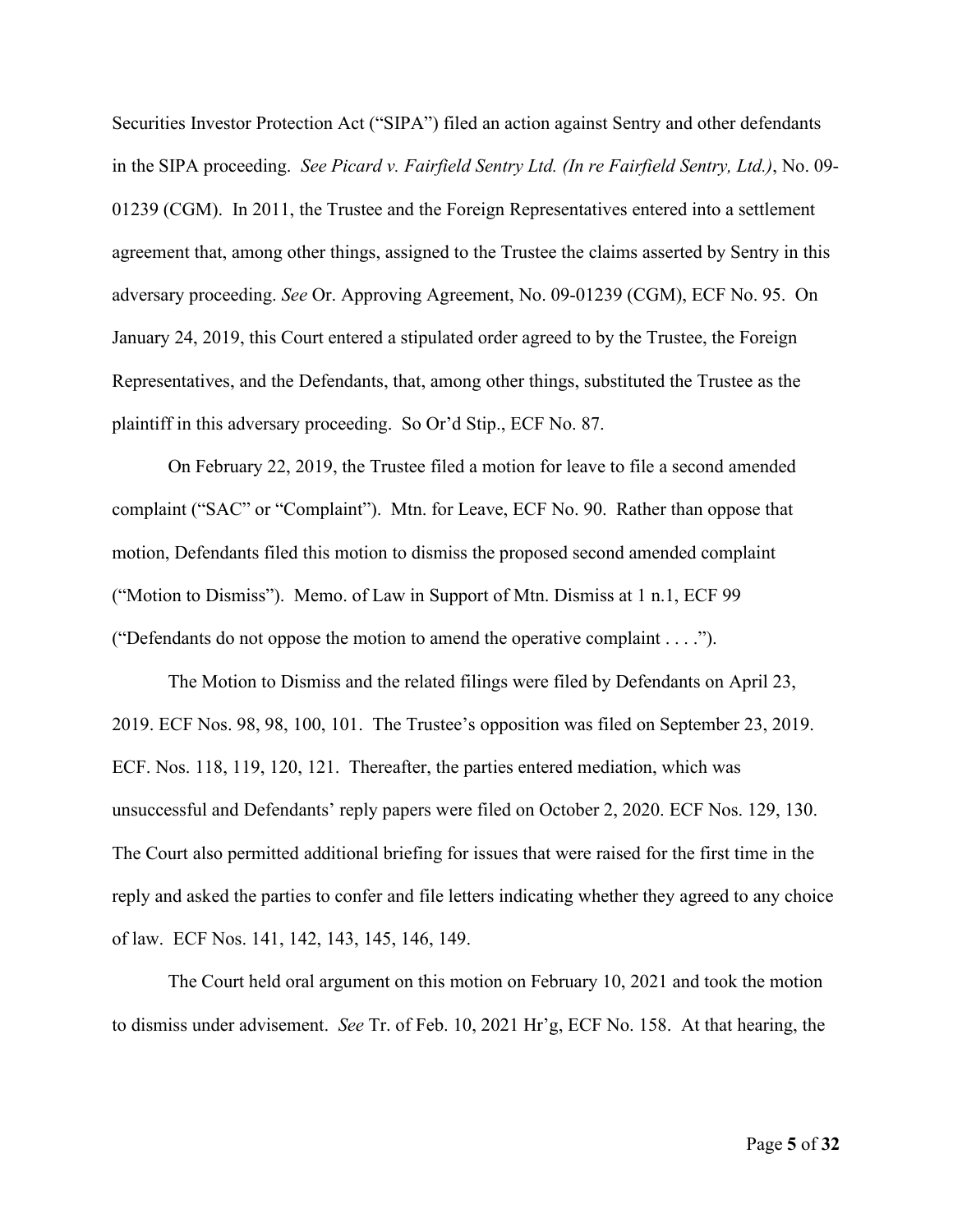Court granted the Trustee's motion for leave to file the SAC and, as such, the SAC is the operative complaint. *Id.* at 8:25.

#### **Discussion**

Defendants move to dismiss the Complaint under Federal Rule of Civil procedure 12(b)(6) for failure to state a claim for which relief may be granted. Defendants have also argued that the Court does not have personal jurisdiction over two of the Defendants, which is discussed herein. *See infra* pt. h.

In deciding a motion to dismiss for failure to state a claim upon which relief may be granted under Fed. R. Civ. P. 12(b)(6), the Court "assume[es] all 'well-pleaded factual allegations' to be true." *S. Cherry St., LLC v. Hennessee Grp. LLC*, 573 F.3d 98, 104 (2d Cir. 2009) (quoting *Ashcroft v. Iqbal*, 556 U.S. 662, 679 (2009)). Allegations that are "contradicted by more specific allegations or documentary evidence—from the Complaint and from the exhibits attached thereto" need not be accepted. *L-7 Designs, Inc. v. Old Navy, LLC*, 647 F.3d 419, 422 (2d Cir. 2011). Similarly, "'[c]onclusory allegations or legal conclusions masquerading as factual conclusions will not suffice to [defeat] a motion to dismiss.'" *Achtman v. Kirby McInerney & Squire, LLP*, 464 F.3d 328, 337 (2d Cir. 2006) (quoting *Smith v. Local 819 I.B.T. Pension Plan*, 291 F.3d 236, 240 (2d Cir. 2002)). Rather, a plaintiff must allege "enough facts to state a claim to relief that is plausible on its face." *Bell Atl. Corp. v. Twombly*, 550 U.S. 544, 570 (2007).

On a motion to dismiss, the issue is not whether the plaintiff will prevail, but whether the plaintiff may present evidence to support the claims. The Court must construe the factual allegations in the complaint liberally in favor of the plaintiff. The complaint must set forth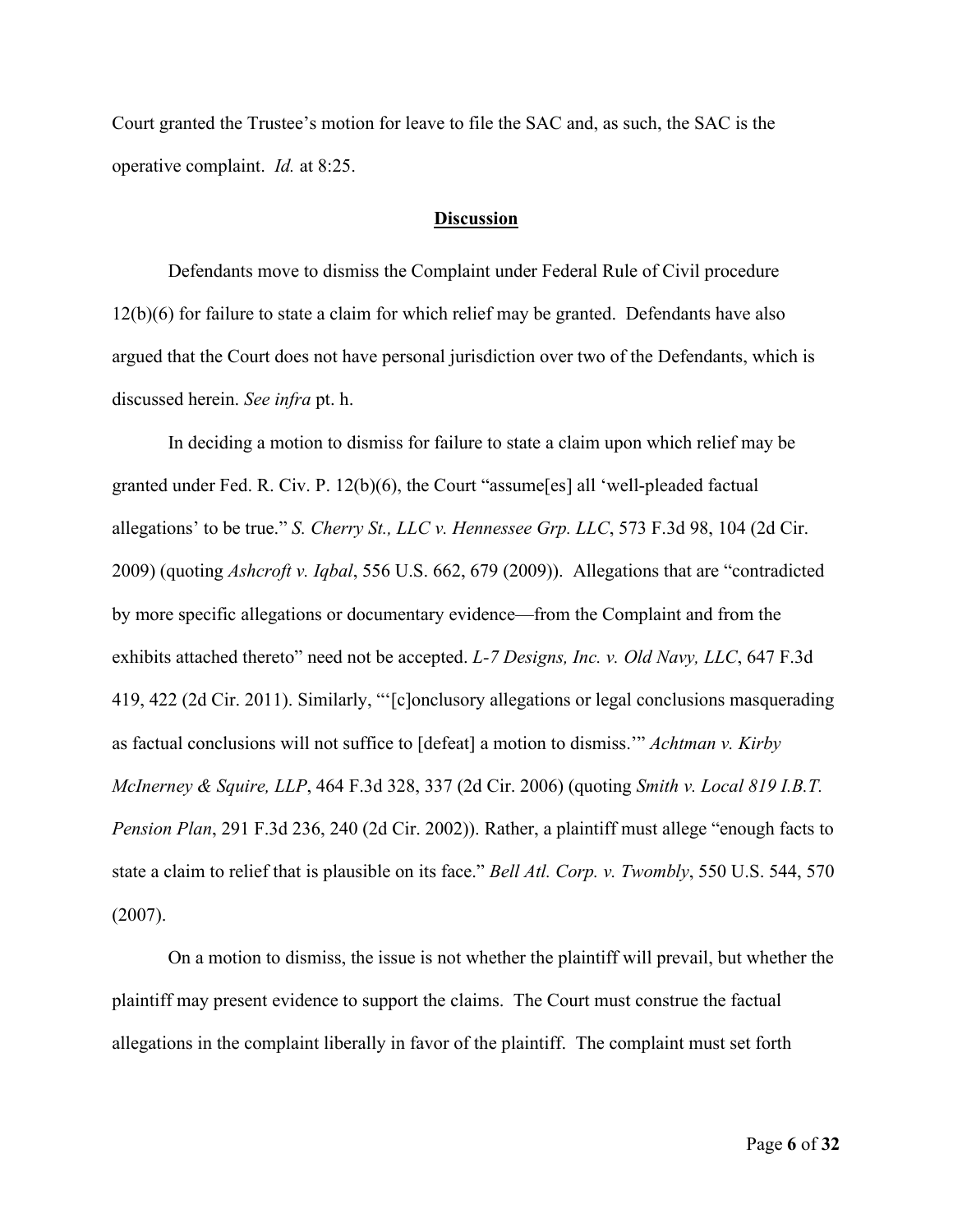sufficient information for the court to determine whether some recognized legal theory exists to permit relief to the plaintiff. 2 Moore's Federal Practice, § 12.34 (Matthew Bender 3d ed.).

 "An affirmative defense may be raised by a pre-answer motion to dismiss under Rule 12(b)(6), without resort to summary judgment procedure, if the defense appears on the face of the complaint." *Pani v. Empire Blue Cross Blue Shield*, 152 F.3d 67, 74 (2d Cir. 1998). Where discovery is needed to fully develop the merits of both parties' claims and defenses, dismissal is not appropriate at the motion to dismiss stage. *See Bice v. Robb*, 324 Fed. Appx. 79, 81 (2d Cir. 2009) (reversing and remanding because the "court was obligated to give the plaintiffs the opportunity for full discovery to determine whether there was a genuine issue as to any material fact relating to timeliness" because "the question of whether the statute of limitations has run turns on a number of unresolved issues that would benefit from discovery") (cleaned up).  $^6$  $^6$ 

For reasons set forth in more detail herein, and with one exception, the Complaint contains sufficient allegations to survive a motion to dismiss.

#### **a) First Claim: Breach of Contract Against FG Limited**

The parties agree that this cause of action is governed by New York law and New York law will be applied to this cause of action. 2002 IMA ¶ 14 ("This Agreement shall be construed and governed in accordance with the laws of the State of New York, without regard to the principles of conflicts of laws thereof."); *see also* Ltr. to C.J. Morris, ECF No. 145 ("The parties have conferred and report that to date we have agreed that New York law governs the First Claim . . . ."); *The Tehran-Berkeley Civil & Envtl. Engineers v. Tippetts-Abbett-McCarthy-Stratton*, 888 F.2d 239, 242 (2d Cir. 1989) ("Under the principle that implied consent to use a

<span id="page-6-0"></span><sup>6</sup> Use of "(cleaned up)" in this decision signals that the Court has removed extraneous, non-substantive clutter (such as brackets, quotation marks, ellipses, footnote signals, internal citations) or has made un-bracketed changes to capitalization to improve readability without altering the substance of the quotation. *See, e.g.*, *Brownback v. King*, 592 U.S. , 141 S. Ct. 740, 748 (2021).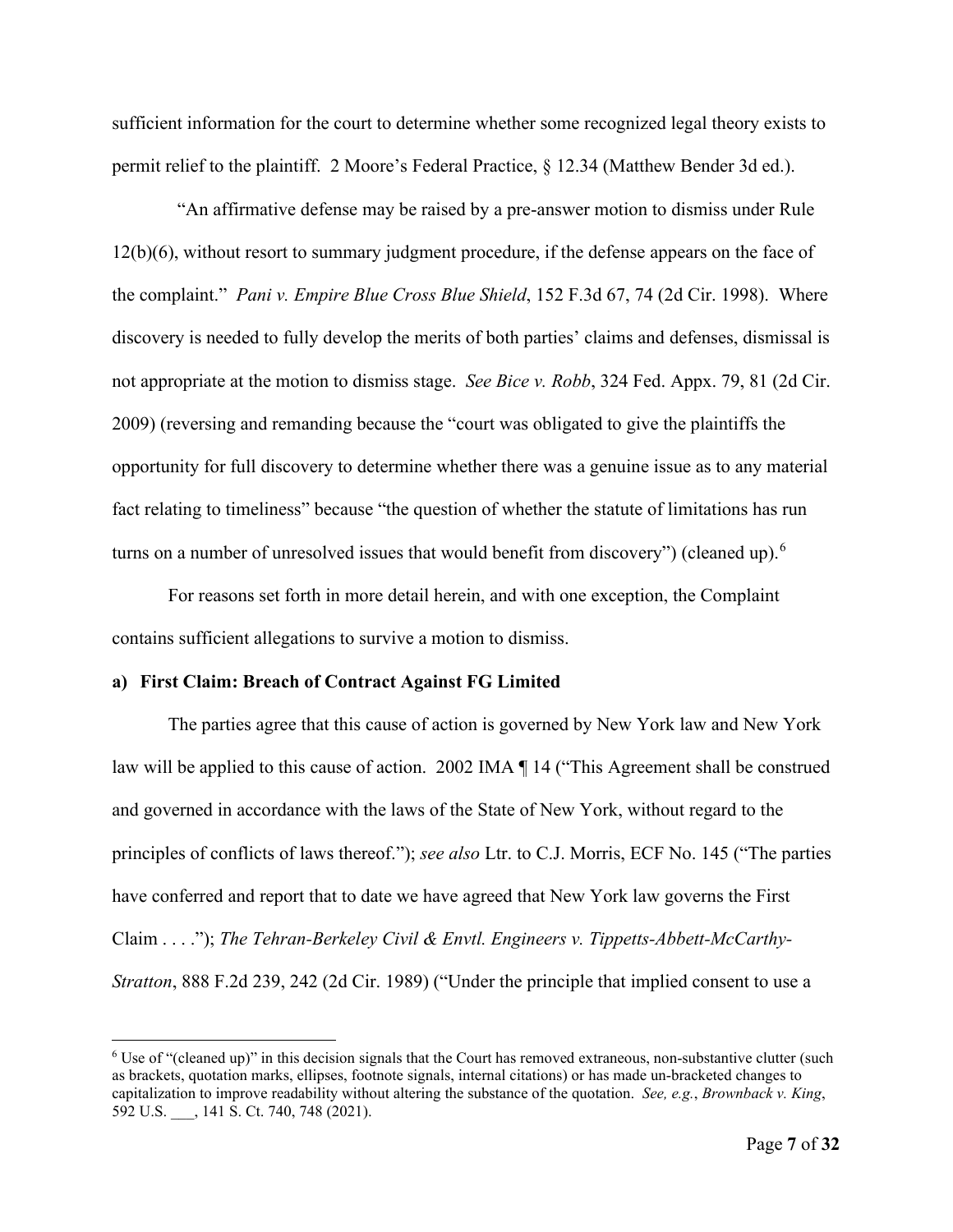forum's law is sufficient to establish choice of law, we will apply New York law to this case.") (cleaned up).

 Under New York law, there are four elements to a breach of contract claim: "(1) the existence of an agreement, (2) adequate performance of the contract by the plaintiff, (3) breach of contract by the defendant, and (4) damages." *Ellington Credit Fund, Ltd. v. Select Portfolio Serv'g, Inc*., 837 F. Supp. 2d 162, 188–89 (S.D.N.Y. 2011) (citing *Harsco Corp. v. Segui*, 91 F.3d 337, 348 (2d Cir.1996)). To survive a motion to dismiss, the "plaintiff must identify wh[ich] provisions of the contract were breached as a result of the acts at issue." *Id.* at 189.

The provision alleged to be breached is the second line of paragraph two of the 2002 IMA which states: "The Investment Manager shall use its best efforts to monitor the activities and performance of BLM and any Non-BLM Investments." 2002 IMA ¶ 2. The "Investment Manager" is defined in the introductory paragraph of the 2002 IMA as "Fairfield Greenwich Limited." 2002 IMA.

The Complaint: (1) identifies the 2002 IMA as the agreement (SAC  $\parallel$  226); (2) alleges that Plaintiff "performed all of its obligations under the 2002 IMA" (SAC ¶ 227); (3) alleges that FG Limited breached the 2002 IMA "by failing to use its best efforts to monitor Sentry's BLMIS investments, including without limitation BLMIS's activities and performance" (SAC ¶ 229); and (4) alleges that damages were incurred in the amount of "all fees paid" by Plaintiff to FG Limited under the 2002 IMA (SAC  $\P$   $\P$  232–33).

Defendants argue that FG Limited cannot be held liable for performing its duties under the contract and that the IMAs required the Investment Manager to invest in BLMIS funds and employ the split-strike strategy used by BLMIS.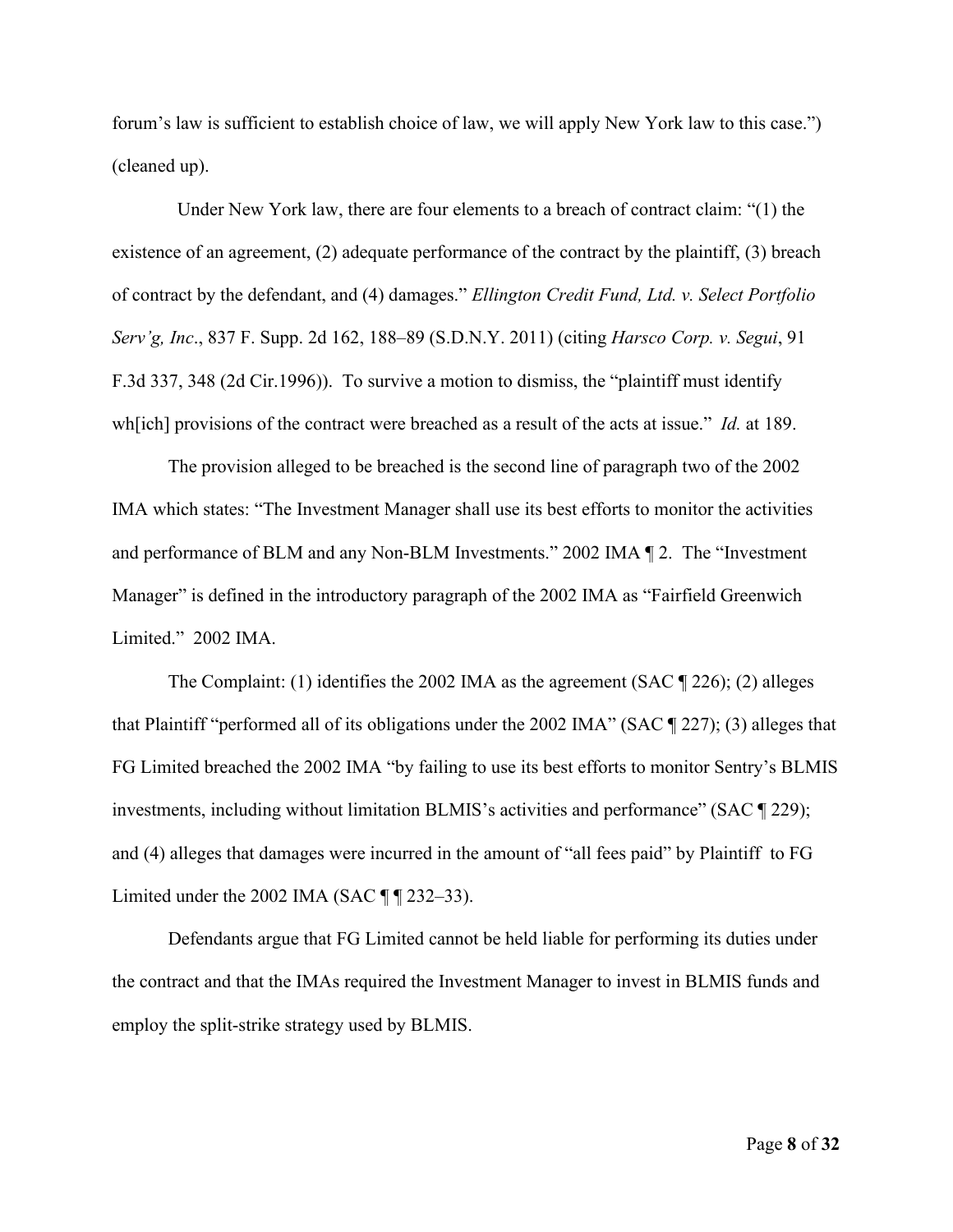The 2002 IMA states: "Such management will include, but shall not be limited to maintaining the account established in the name of the Fund at Bernard L. Madoff Investment Securities, Inc., a broker dealer registered with the Securities and Exchange Commission, in New York, New York ("BLM"), for the purpose of trading in equity securities and options on securities, and to investing assets of the Fund in Non-BLM investment vehicles." 2002 IMA  $\P$ 1. Additionally, the 2002 IMA requires "All investments of the Fund shall at all times conform to and be in accordance with the requirements imposed by . . . any provisions of applicable law." 2002 IMA ¶ 5(a).

FG Limited argues that the exculpation clause of the 2002 IMA prevents it from being liable for breach of contract. The exculpation clause allows FG Limited to be held liable for "any error of judgment or for any loss suffered by the Fund . . . resulting from willful malfeasance, bad faith, gross negligence in the performance of the Investment Manager's obligations and duties, or by reason of the Investment Manager's reckless disregard of their obligations and duties hereunder." 2002 IMA ¶ 9(a). The 2002 IMA also provides that FG Limited is not entitled to indemnification from Plaintiff for "any loss suffered by the Fund . . . to the extent that such act or omission constitutes willful misconduct, or reckless disregard of the duties of the Investment Manager." 2002 IMA ¶ 9(b).

The Trustee alleges that FG Limited either knew or failed to detect that BLMIS was not trading in security equities or doing any legitimate investing. The Complaint is littered with allegations of the wrongful conduct of FG Limited. The Trustee alleges that FG Limited "never had employees in, nor did it ever maintain an office in, Ireland or Cayman." SAC ¶ 53. The Complaint also contains allegations that the corporate structure of FG Limited was created as a means of churning fees for the individual owners. SAC ¶¶ 48, 65, 72, 73. The Trustee alleges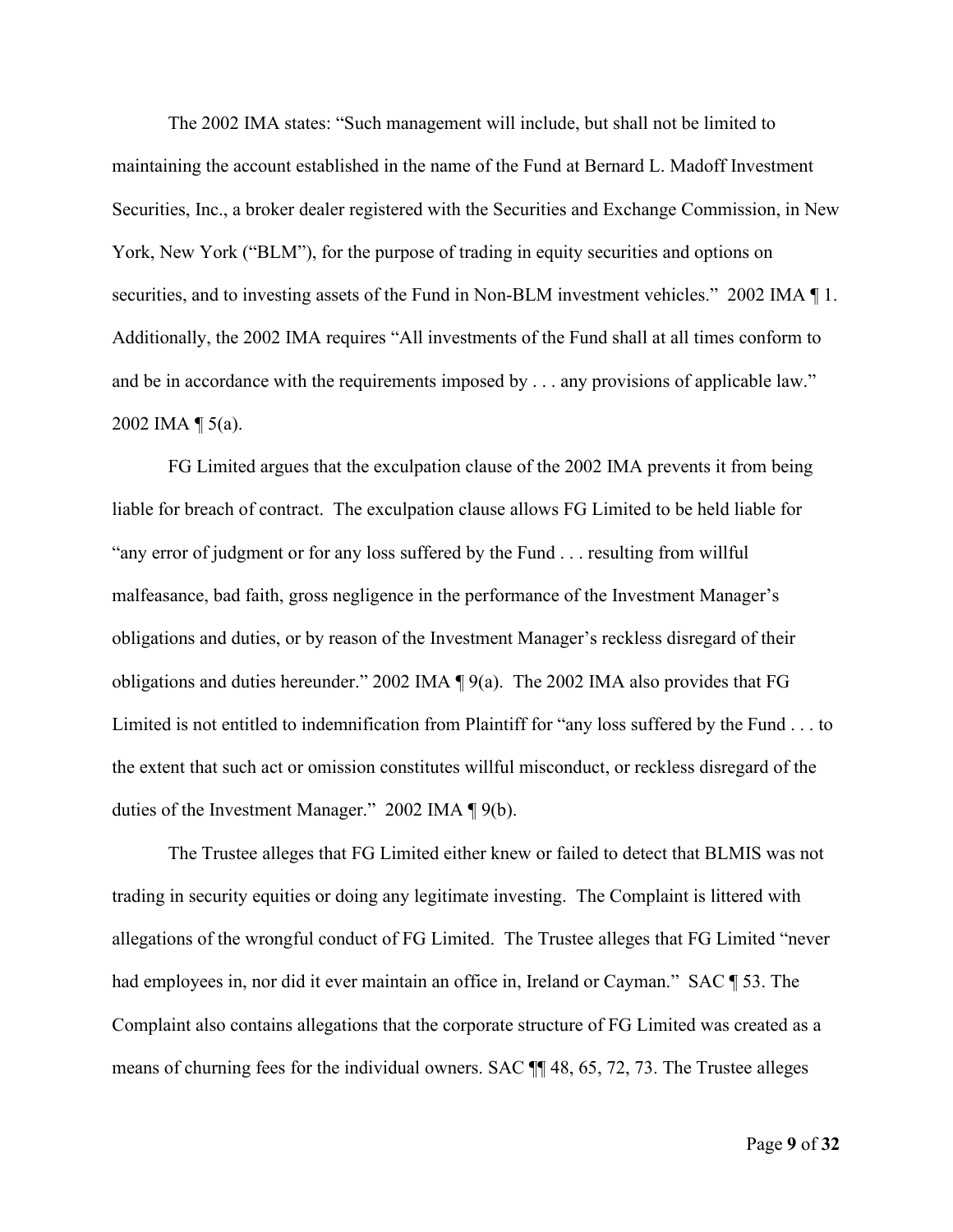that FG Limited had knowledge of Madoff's Ponzi scheme (imputed through Noel, Tucker, Piedrahita, Lipton, McKeefry, Blum, and Toub). SAC ¶ 68. And the knowledge that each of these individuals had regarding the Ponzi scheme is also well-pled. Prior to the 2002 IMA being executed, it is alleged that those individuals knew that Madoff was operating a fraudulent scheme and tried to cover that up from their investors. *See* SAC ¶¶ 87–93. For example, it is alleged that in 1996, an independent contractor found that the trading activity in Plaintiff's account was higher than any trade activity that had taken place for that day. SAC ¶¶ 95–98. This information was allegedly reported to those individuals, those whose knowledge is alleged to be imputed to FG Limited. *Id.*

The Complaint clearly sets forth the elements for breach of contract and it is not clear from the face of the Complaint that the exculpatory and indemnity clauses bar this action. Even if this Court could determine that FG Limited complied with one of its duties under the agreement, that does not preclude it from having breached a different provision of the Agreement. Whether the Agreement was breached and whether the exculpation or indemnification clauses apply constitute issues of fact. Defendants' Motion to Dismiss this cause of action is denied.

#### **b) Second Claim: Breach of Contract Against FG Bermuda**

Although both parties ask this Court to apply Bermuda law to the second and third causes of action, neither party provided the elements of breach of contract under Bermuda law. *See* Ltr. to C.J. Morris, ECF No. 145 ("The parties have conferred and report that to date we have agreed that . . . Bermuda law governs the Second and Third Claims . . . ."). Federal Rule of Civil Procedure 44.1, made applicable in adversary proceedings by Federal Rule of Bankruptcy Procedure 9017, governs determinations of foreign law in federal court. It states: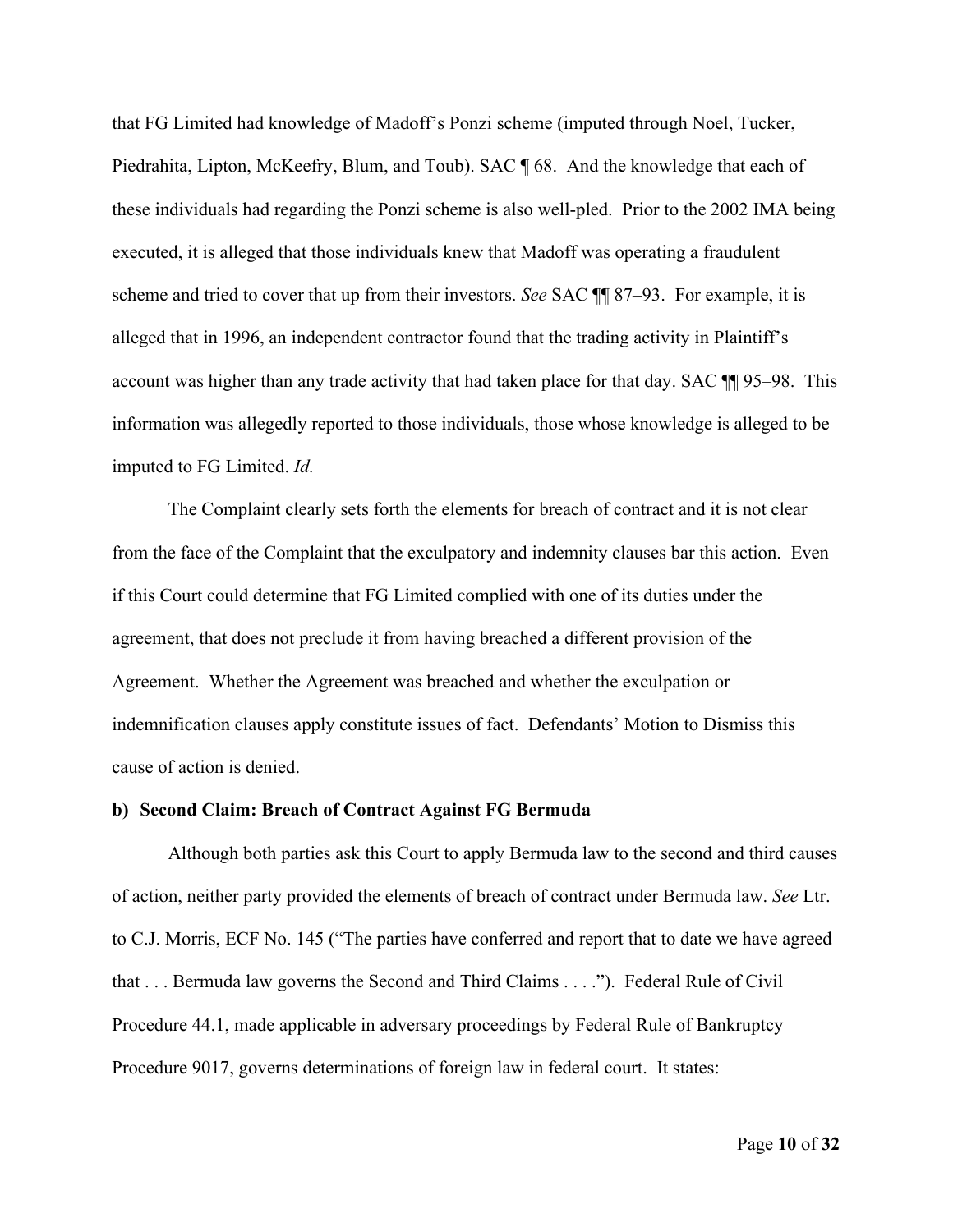A party who intends to raise an issue about a foreign country's law must give notice by a pleading or other writing. In determining foreign law, the court may consider any relevant material or source, including testimony, whether or not submitted by a party or admissible under the Federal Rules of Evidence. The court's determination must be treated as a ruling on a question of law.

Fed. R. Civ. P. 44.1. Rule 44.1 permits courts to conduct their own independent research to determine foreign law "but imposes no duty upon them to do so." *Baker v. Booz Allen Hamilton*, Inc., 358 F. App'x 476, 481 (4th Cir. 2009).

"Thus, the party claiming foreign law applies carries both the burden of raising the issue that foreign law may apply in an action and the burden of proving foreign law to enable the . . . court to apply it in a particular case." *Bigio v. Coca-Cola Co.*, No. 97 Civ. 2858 (BSJ), 2010 WL 3377503, at \*4 (S.D.N.Y. Aug. 23, 2010) (quoting *Baker*, 358 Fed. Appx. at 481). "Written or oral expert testimony accompanied by extracts from various kinds of foreign legal materials remains the basic mode of proving foreign law." *Id.* 

The parties did not provide the Court with the elements necessary to evaluate a claim for breach of contract claim under Bermuda law nor was any expert testimony provided. When questioned about this at oral argument, both parties relied on one line from Chitty on Contracts: "The general rule is that a party to a contract must perform exactly what he undertook to do." (Thirty-Third Edition), Chapter 21–001; *see also* Tr. at 25:15–26:9 ("I think we have laid that out in the Chitty on Contract citations, where we've said it's the -- it's performing under - performing what the party to the contract agreed to do.") & 39:15–16 ("[T]here's no dispute with respect to the Chitty provision"). This sentence is an insufficient recitation of a foreign legal standard for breach of contract.

This Court has conducted its own research into the matter and has found that Bermuda courts continue to rely on, *Hadley v. Baxendale*, a leading English contract law case for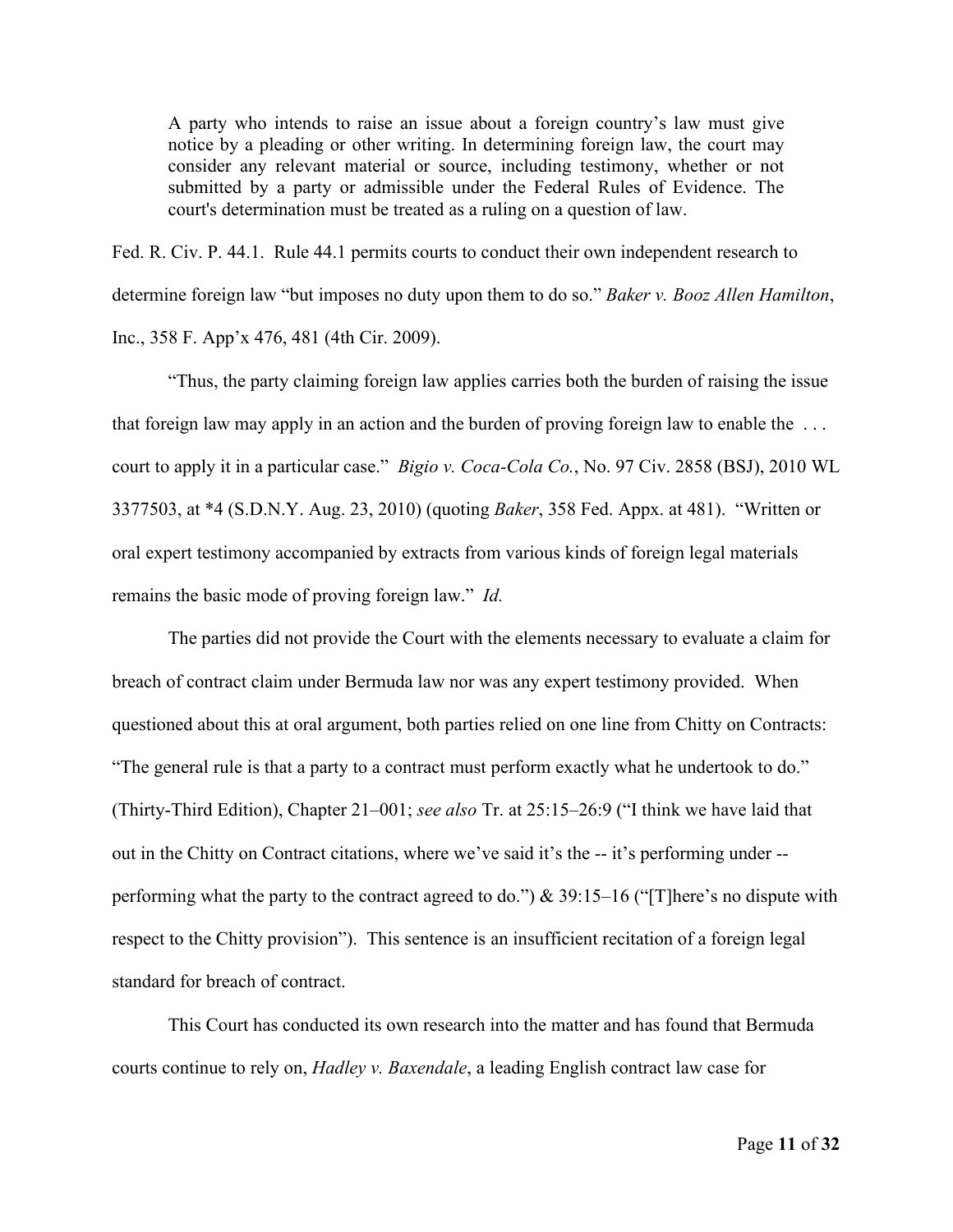determining consequential damages from a breach of contract.<sup>[7](#page-11-0)</sup> [1854] EWHC (Exch.) J70, 156 Eng. Reps. 145 (Eng. & Wales High Ct.). *Hadley* sets forth the following elements for a breach of contract claim: 1) existence of a contract; 2) performance by one party; 3) breach by the other party; 4) damages. *Id.*; *see also Smooth & Easy Ltd. v. Richardson*, [2019] S.C. 61 Civ (Berm.) (referring to *Hadley* for determination of damages in a breach of contract action).

Where there is no conflict between a forum's law and foreign law, a court normally applies the law of the forum. This is true especially where the parties have not demonstrated that the elements of the claim differ under the foreign law. *Mindspirit, LLC v. Evalueserve Ltd.*, 346 F. Supp. 3d 552, 573 n.7 (S.D.N.Y. 2018). Despite this, the Court will apply Bermuda law to the second and third causes of action for two reasons: 1) the parties have agreed that Bermuda law applies; and 2) the relevant Agreements contain Bermuda choice-of-law provisions. *The Tehran-Berkeley Civil & Envtl. Eng'rs v. Tippetts-Abbett-McCarthy-Stratton*, 888 F.2d 239, 242 (2d Cir. 1989) (consent to use a forum's law is sufficient to establish choice of law); *Certain Underwriters at Lloyd's v. New Dominion. LLC,* No. 16 CV 5005 DLC, 2016 WL 4688866, at \*4 (S.D.N.Y. Sept. 7, 2016) ("A choice of law provision serves as a 'substitute for the conflict-oflaws analysis that otherwise would determine what law to apply' and is generally enforced.") (quoting *Ministers & Missionaries Benefit Bd. v. Snow*, 26 N.Y.3d 466, 468 (2015)).

Defendants argue that under Bermuda law, a party cannot breach a contract by fulfilling its provisions. That is not what the Trustee has alleged in the Complaint. The Trustee alleges that FG Bermuda breached the 2003 IMA "including without limitation using its best efforts to:

<span id="page-11-0"></span><sup>&</sup>lt;sup>7</sup> "Where two parties have made a contract which one of them has broken, the damages which the other party ought to receive in respect of such breach of contract should be such as may fairly and reasonably be considered either arising naturally, i.e., according to the usual course of things, from such breach of contract itself, or such as may reasonably be supposed to have been in the contemplation of both parties, at the time they made the contract, as the probable result of the breach of it." *Hadley v. Baxendale*, [1854] EWHC J70. *Hadley* has also greatly influenced contract law in the United States. *See Howard v. Stillwell & Bierce Mfg. Co.*, 139 U.S. 199, 207 (1891) (referencing *Hadley*).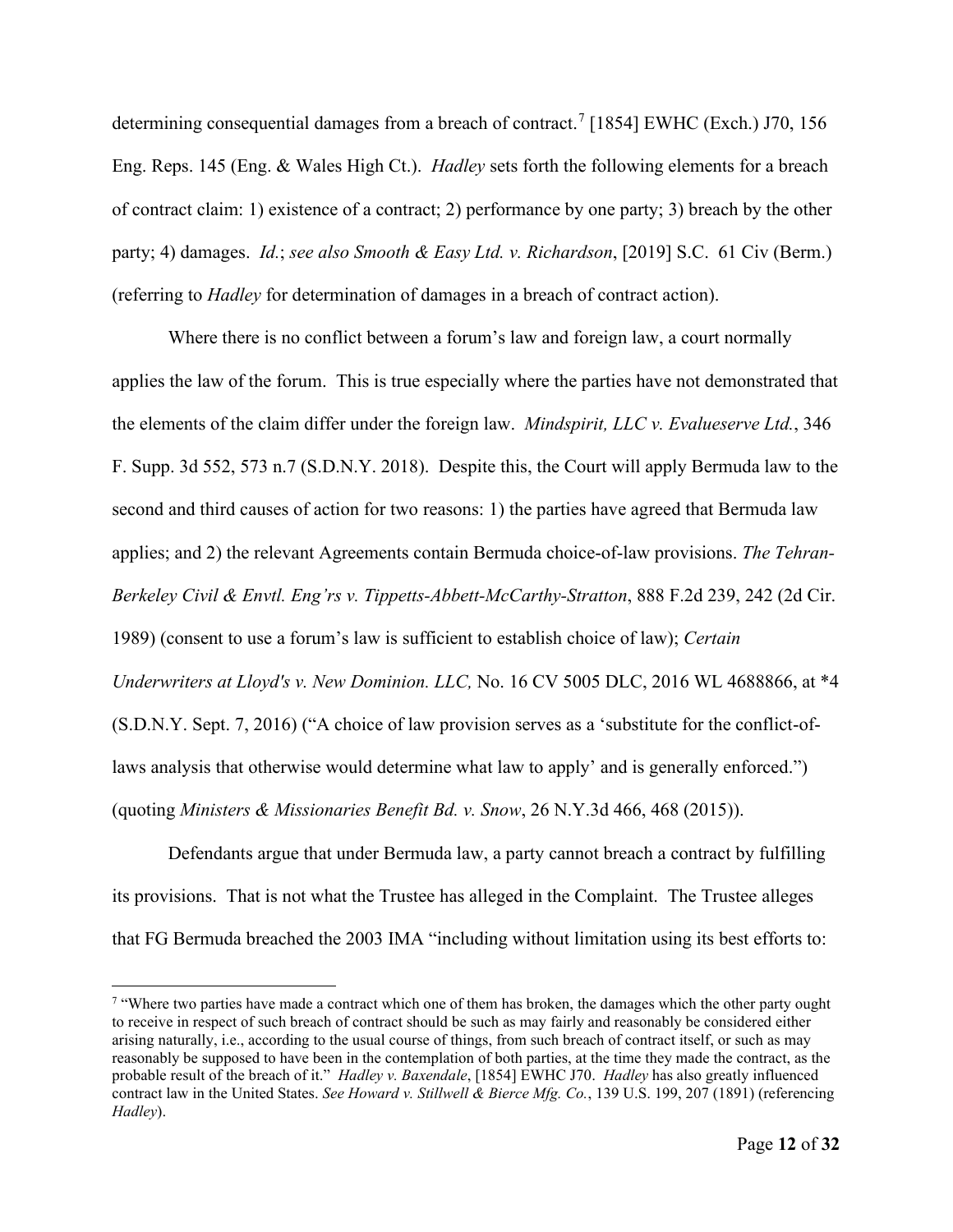(a) seek suitable investment opportunities and manage Sentry's investment portfolio; (b) perform or oversee Sentry's day-to-day investment operations; (c) act as Fairfield Sentry's investment adviser; (d) provide information in connection with the preparations of all reports to Fairfield Sentry's shareholders described in Fairfield Sentry's Confidential Private Placement Memorandum dated July 1, 2003; and (e) arrange for and oversee the services of Fairfield Sentry's administrator, custodian, auditors, and counsel." SAC ¶ 237; *see also* 2003 IMA ¶ 2.

In addition to the aforementioned allegations relating to the first cause of action alleged to have been known prior to July of 2003 when the contract between FG Bermuda and Plaintiff was signed, the Complaint contains allegations that later in 2003 emails circulated amongst the upper management contained additional red flags. It is alleged that the Société Generale "won't approve [Fairfield] Sentry from a due diligence standpoint" because of "'collusion' between the manager and the prime broker"—Madoff—and that Madoff was not recommended for investment and that there was a lot of skepticism about Madoff's ability to produce his stated returns. SAC ¶ 120. It is alleged that rather than investigate these concerns, FG Bermuda, through its agents, attempted to cover up the issues raised, in contravention of its duty to "oversee," "advise," "inform," and "seek suitable investments" for Plaintiff. SAC ¶ 78; 2003 IMA  $\P$  3.

Defendants argue that the contract places responsibility for FG Bermuda's actions on Plaintiff's directors. 2003 IMA ¶ 2 ("The activities engaged in by the Investment Manager on behalf of the Fund shall be subject to the policies and control of the Fund's Directors."). This demonstrates that an issue of fact may exist as to who made the ultimate decision to invest. It does not mean that the Plaintiff has not alleged a satisfactory cause of action in the Complaint.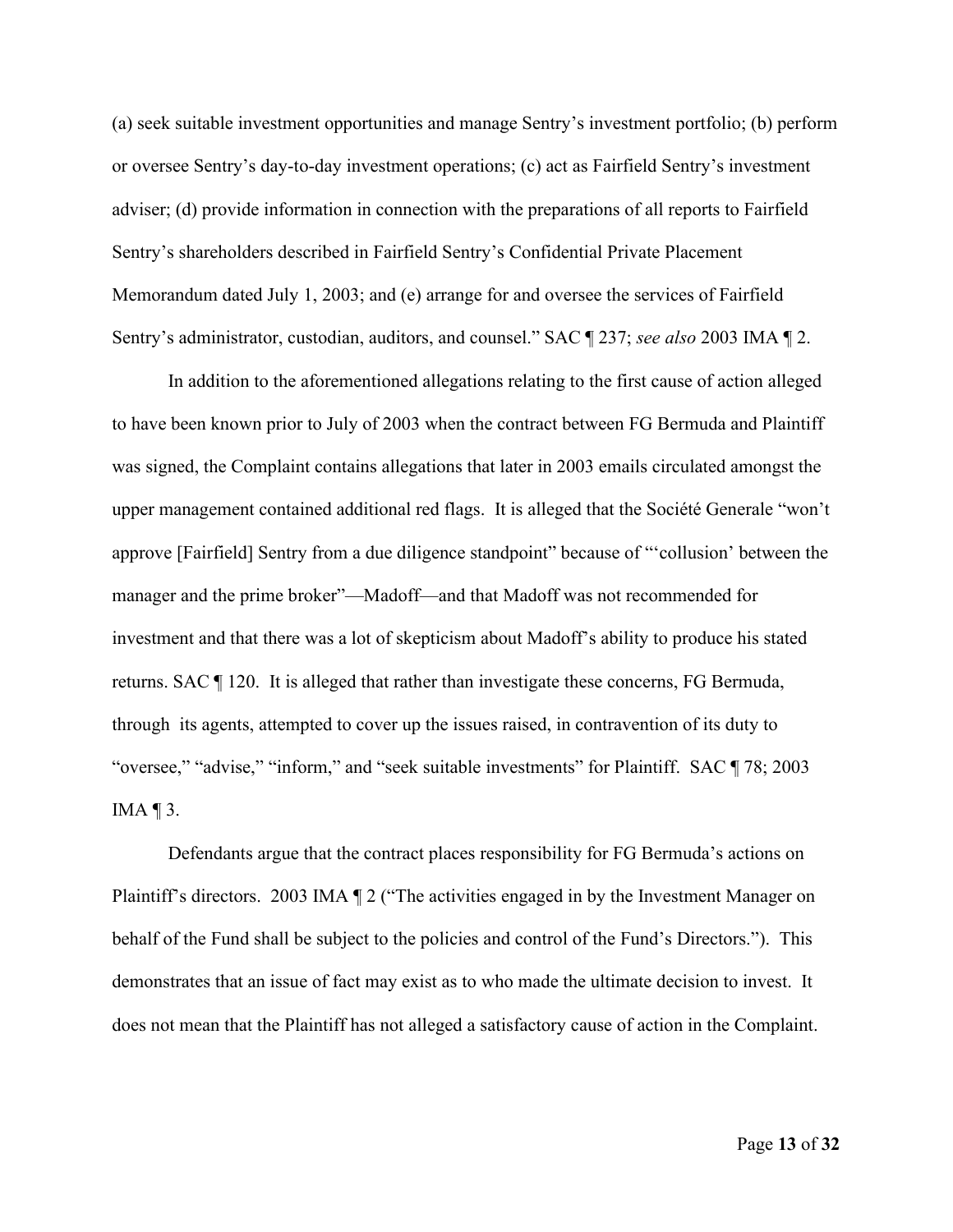Defendants also argue that the exculpation clauses bar this cause of action. Like the ones contained in the 2002 IMA, the exculpation and indemnification clauses contain exceptions for "willful misfeasance, bad faith or gross negligence in the performance of the Investment Manager's obligations and duties . . ." and "willful misconduct, or reckless disregard of the duties of the Investment Manager . . . ." 2003 IMA ¶ 9.

The Trustee argues that the exculpations are not enforceable under Bermuda law. As described above, what Bermuda law requires was not adequately briefed by either party. However, there are sufficient allegations pled in the SAC to show that FG Bermuda acted in a way that may have violated the exculpation and indemnification clauses as written, whether or not they are barred by Bermuda law. The parties are free to reargue whether the clauses are enforceable at a later stage of litigation—so long as they properly educate the Court as to the intricacies of Bermuda law on this issue. This cause of action cannot be dismissed at this time.

#### **c) Third Claim: Breach of Contract Against FG Bermuda**

The third cause of action in the Complaint, is a breach of contract claim against FG Bermuda. The Trustee alleges that FG Bermuda breached its 2004 IMA. For the same reasons that the breach of the 2003 IMA has survived, this cause of action must also survive. *See* 2004 IMA ¶ 2 (the clause allegedly breached by Defendant); *see also* ¶¶ 10 (exculpation clauses subject to "willful misfeasance, bad faith or gross negligence").

#### **d) Fourth Claim: Unjust Enrichment Against All Defendants**

Defendants argue that the Trustee's unjust enrichment claim "is precluded by the written IMAs covering the same subject[,]" and claims that New York applies to the claim. Memo of Law at 8 & 18, ECF No. 99. The Trustee disagrees that the claim is precluded, arguing that BVI law applies to the claim.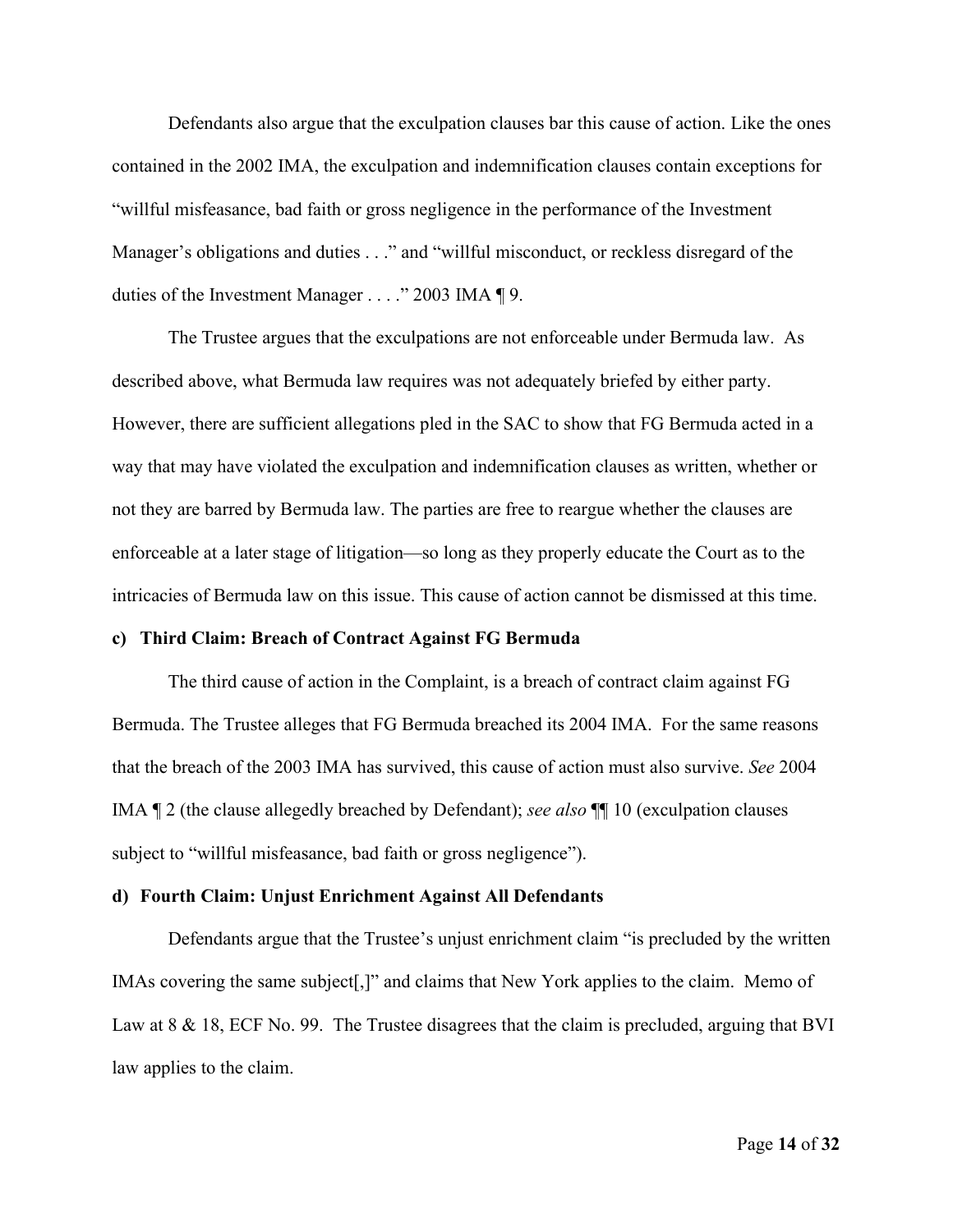"Federal courts apply the choice-of-law rules of the state in which they are located. New York courts engage in a choice-of-law analysis where an actual conflict exists between the laws of the relevant jurisdictions. An actual conflict arises where the law of each jurisdiction provides different substantive rules, and the differences are relevant and have a significant possible effect on the outcome of the trial, although they need not lead to different outcomes." *Hau Yin To v. HSBC Holdings, PLC*, 700 F. App'x 66, 68 (2d Cir. 2017) (cleaned up).

There appears to be no actual conflict between the elements of an unjust enrichment claim in New York and BVI law. *Compare Georgia Malone & Co. v. Rieder*, 19 N.Y.3d 511, 516, 973 N.E.2d 743, 746, N.Y.S.2d 333, 336 (2012) ("(1) the other party was enriched, (2) at that party's expense, and (3) that it is against equity and good conscience to permit the other party to retain what is sought to be recovered"); *with Fraunteld Mgmt Ltd.v. Featherwood Trading Ltd.*, [2012] BVI High Ct. (Comm) 2010/0103, at **[57** ("(1) Has D[efendant] been benefited or enriched? (2) Was the enrichment at the expense of C[laimant]? (3) Was the enrichment unjust? (4) Are there any defen[s]es?"). The potential conflict as raised by the parties is whether unjust enrichment can be claimed when there is a breach of contract claim on the same subject, including against non-signatories.

"A party may not recover in unjust enrichment where the parties have entered into a contract that governs the subject matter." *Pappas v. Tzolis*, 20 N.Y.3d 228, 234, 982 N.E.2d 576, 580, 958 N.Y.S.2d 656, 660 (2012) (cleaned up). "This is true whether the contract is one between parties to the lawsuit, or where one party to the lawsuit is not a party to the contract. New York courts have declined to dismiss quasi-contract claims in cases involving written contracts only where defendants have acted in such a way as to incur obligations to the plaintiff outside the contract." *Banco Espirito Santo de Investimento, S.A. v. Citibank, N.A.*, No. 03 CIV.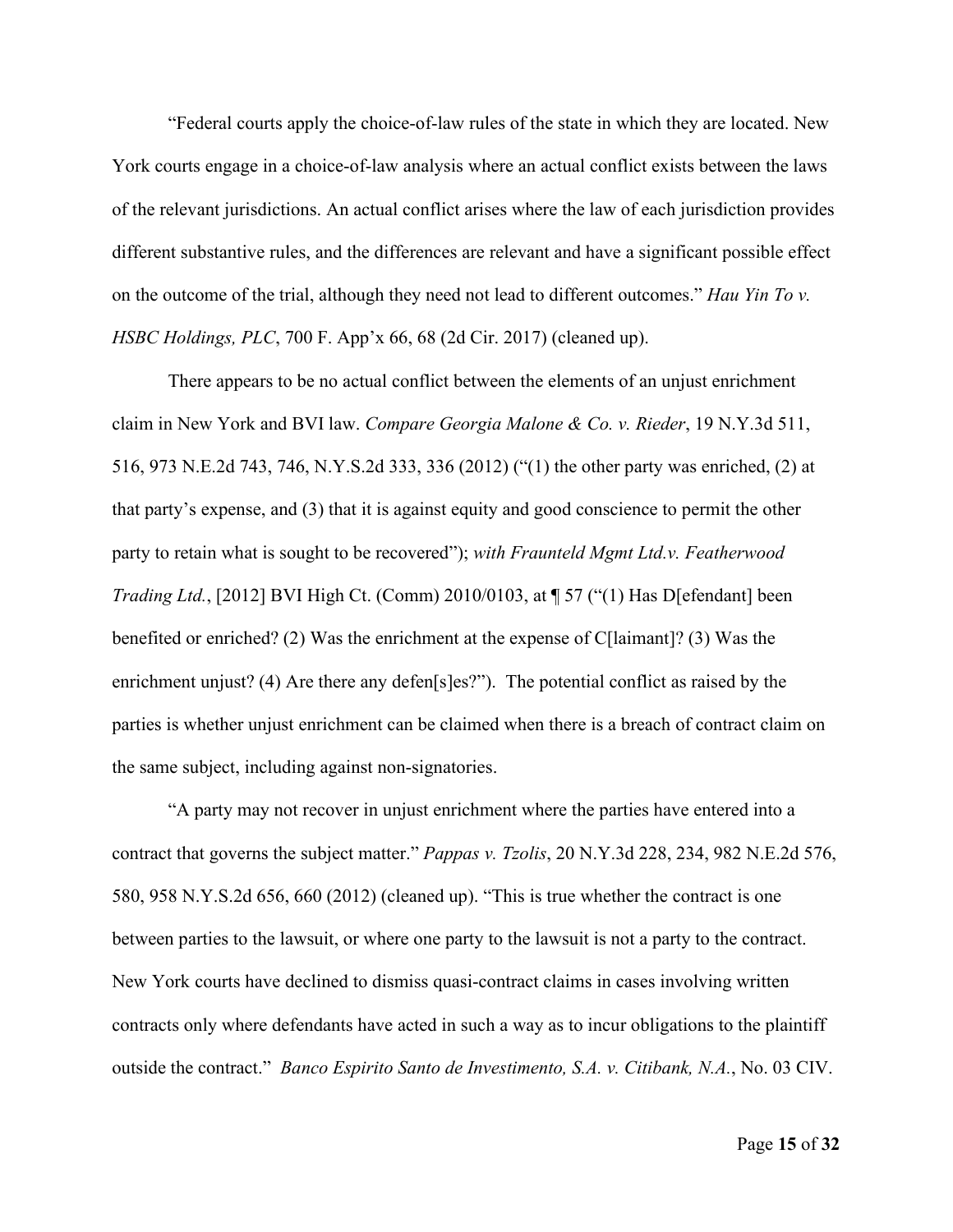1537 (MBM), 2003 WL 23018888, at \*17 (S.D.N.Y. Dec. 22, 2003) (cleaned up), *aff'd*, 110 F. App'x 191 (2d Cir. 2004); *see also U.S. East Telecomms., Inv. v. US West Comm. Servs., Inc.*, 38 F.3d 1289, 1297 (2d Cir. 1994).

The Trustee has pled that Defendants have been unjustly enriched because "Fairfield Sentry paid management and performance fees directly to" some Defendants and the others "all received a proportionate share, *or a contractually agreed percentage*, of the management and performance fees paid[.]" SAC ¶ 252 (emphasis added). The unjust enrichment claim is entirely rooted in the contractual obligations. Under New York law, the unjust enrichment claim would be precluded against all defendants as pled.

Under BVI law, "a claimant which was itself a party to the contract will be denied a right to restitution, and will be obliged to rely on the right prescribed under the contract in relation to payments made under the contract." *Featherwood Trading Ltd. v. Fraunteld Mgmt. Ltd.*, [2013] BVI High Ct. VAP 2012/0020, at  $\P$  6 (E. Caribbean S. Ct., Ct. of App.) (appeal from the BVI trial court, commercial division). As for claims against third parties, while plaintiffs are typically limited to the direct recipients, exceptions exist, as there "are cases in which, for the purpose of answering the 'at the expense of' question, the court has treated a set of related transactions, operating in a co-ordinated way, as forming a single scheme or transaction, on the basis that to answer the question by considering each of the individual transactions separately would be unrealistic." *Inv. Tr. Cos. (in liq.) v. HMRC*, [2017] UKSC 29, at ¶ 61.

Defendants have provided no authority that would preclude the Trustee from recovering on his unjust enrichment claim under BVI law against Defendants other than FG Limited and FG Bermuda. Whether the other Defendants meet any unknown exceptions needs a fact-intensive inquiry beyond the scope of what has been presented by Defendants.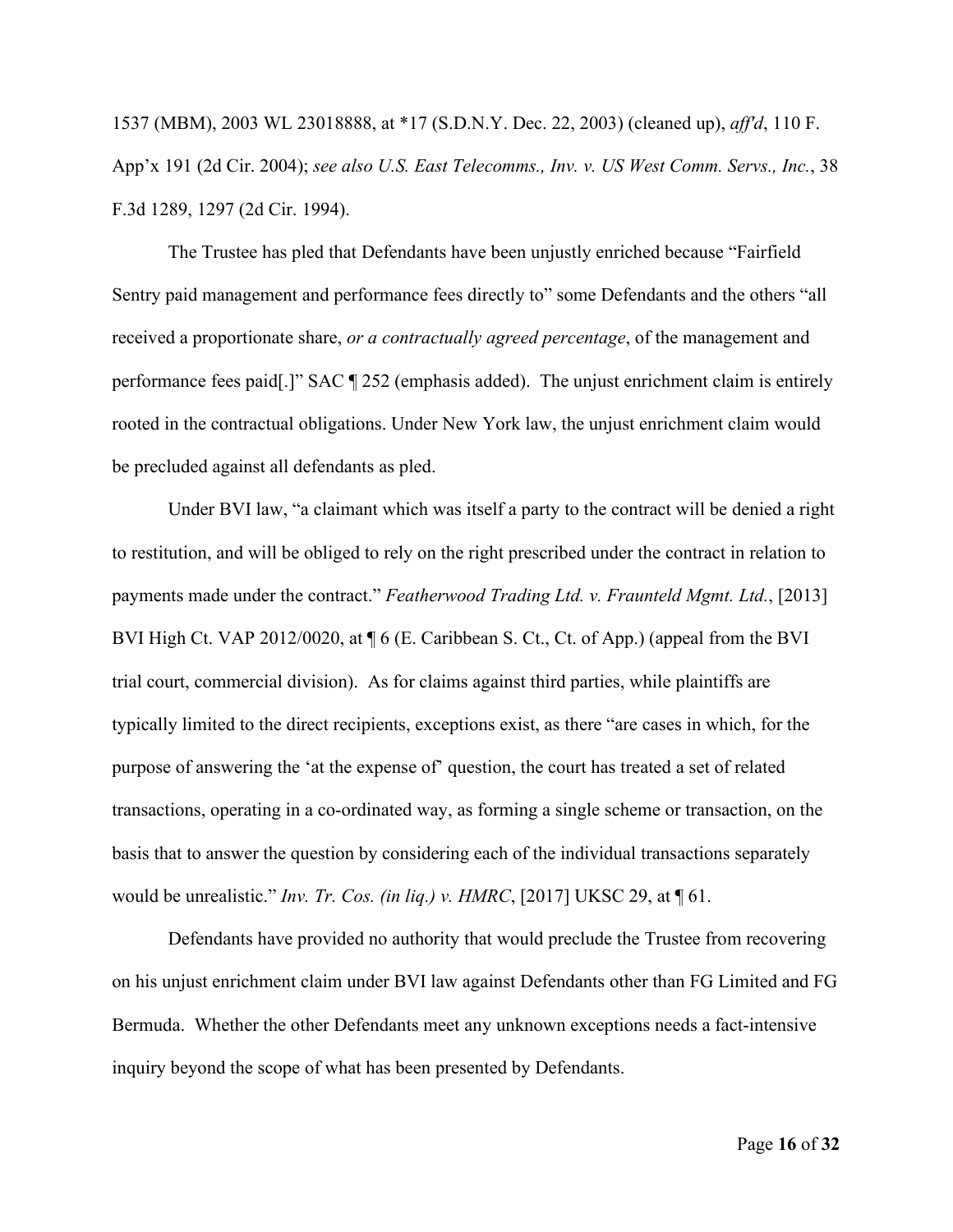There appears to be no conflict as to whether FG Limited and FG Bermuda, as the signatories to the contracts, can be held liable for unjust enrichment based on their respective contracts. They cannot. The (potential) conflict lies in whether the Trustee may pursue the other Defendants. That conflict could still be abated by Defendants' argument that unjust enrichment cannot lie against any of Defendants under BVI law, as it "precludes recovery for unjust enrichment where the at-issue payments are predicated on a [Net Asset Value ("NAV")] that Defendants did not know was accurate," citing *DD Growth Premium 2X Fund v. RMF Market Neutral Strategies (Master) Ltd.*, [2017] UKPC 36, at ¶ 64.

As argued, *DD Growth* is misplaced. That case involved redemption payments, *id.* at ¶ 61, as did the *Amsterdam* case.[8](#page-16-0) In this case, the Trustee is seeking the recovery of management and performance fees paid to entities and individuals with inside information. Even assuming that the Defendants have cited the correct standard and that the Trustee is required to plead and prove knowledge of an incorrect NAV—which this Court does not decide at this time—the sum total of what the Trustee has alleged was known to Defendants is sufficient to survive a motion to dismiss. *See, e.g.*, SAC ¶¶ 125, 129, 133, 149, 153, 195, 214, and 215.

Much of Defendants' argument is premised on their contention that FGG is not a true defendant. The Complaint refers FGG not just as a defendant. It is also a shorthand for all of the Defendants. Throughout the Complaint, FGG and, by extension, all of the Defendants are alleged to have engaged in various acts of misleading investors, deception, and fraud. The concept that the NAV may also have been inaccurate fits within the scope of these allegations, at the very least as a corollary. As BVI law would allow the Trustee to proceed against most of the Defendants, there is a genuine conflict between New York and BVI law on unjust enrichment.

<span id="page-16-0"></span><sup>8</sup> *See supra* note 4.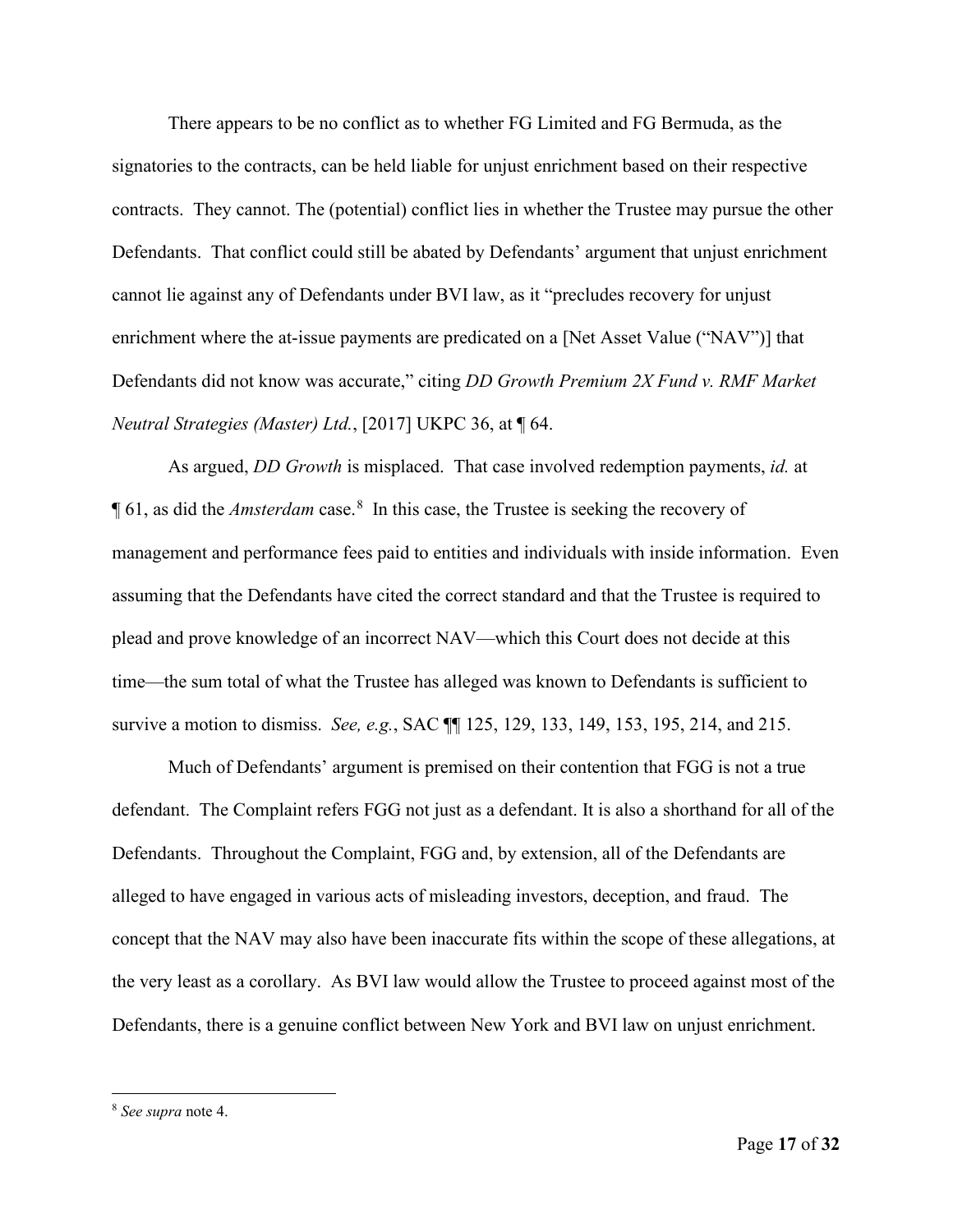"It is well settled that New York has long recognized the use of 'center of gravity' or 'grouping of contacts' as the appropriate analytical approach to choice of law question in contract cases. The purpose of grouping contacts is to establish which [jurisdiction] has the most significant relationship to the transaction and the parties." *In re Liquidation of Midland Ins. Co.*, 16 N.Y.3d 536, 543–44, 947 N.E.2d 1174, 923 N.Y.S.2d 396 (2011) (cleaned up). Quasicontract claims, including unjust enrichment, fit within this paradigm. *See Zoll v. Ruder Finn, Inc.*, No. 02 Civ. 3652 (CSH), 01 Civ. 1339 (CSH), 2004 WL 42260, at \*4 (S.D.N.Y. Jan. 7, 2004); *see also* Restatement (Second) Conflicts of Laws § 221(1) ("In actions for restitution, the rights and liabilities of the parties with respect to the particular issue are determined by the [jurisdiction] which, with respect to that issue, has the most significant relationship to the occurrence and the parties"). To determine the law to be applied, the contacts to be considered include:

(a) the place where a relationship between the parties was centered, provided that the receipt of enrichment was substantially related to the relationship, (b) the place where the benefit or enrichment was received, (c) the place where the act conferring the benefit or enrichment was done, (d) the domicil, residence, nationality, place of incorporation and place of business of the parties, and (e) the place where a physical thing, such as land or a chattel, which was substantially related to the enrichment, was situated at the time of the enrichment.

Restatement (Second) Conflicts of Laws § 221(2). "These contacts are to be evaluated according to the relative importance with respect to the particular issue." *Id.*

The Trustee is acting on behalf of Fairfield Sentry, a British Virgin Islands company. Defendants include FGG, which is an alleged *de facto* partnership<sup>[9](#page-17-0)</sup> with a principal place of business in New York; FG Limited, which is a Cayman Islands company; FG Bermuda, which is a Bermuda company; FG Advisors, which is a Delaware limited liability company; Fairfield International Managers, Inc., which is a Delaware corporation; and six individuals with varying

<span id="page-17-0"></span><sup>9</sup> Defendants dispute that this was properly alleged by Plaintiff. The Court discusses same *infra*.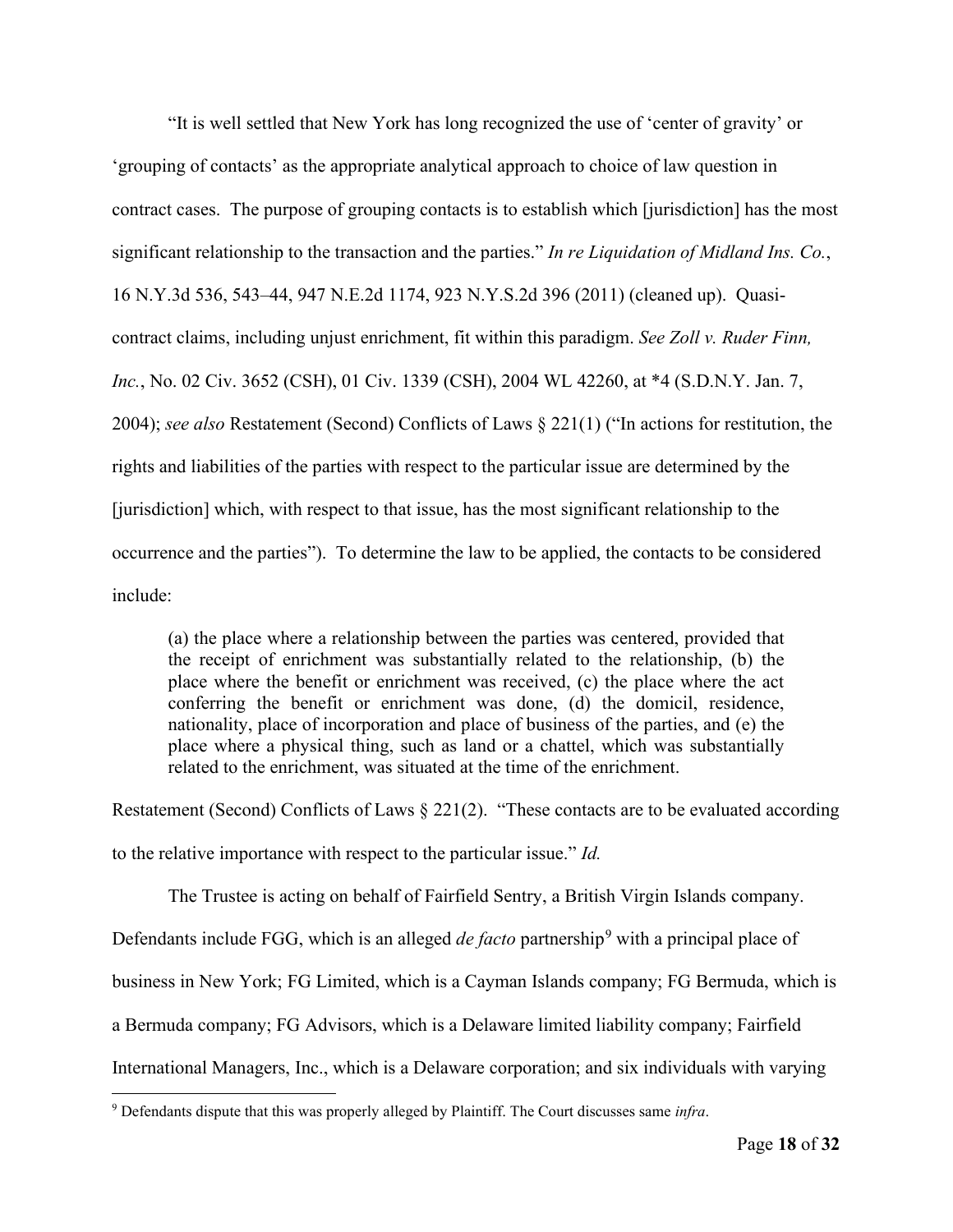ties to New York, including citizens of Canada and the United Kingdom. Defendant companies are all alleged to conduct business from New York. The Trustee has alleged that Fairfield Sentry directly paid Fairfield International Managers, FG Bermuda, and FG Limited, who in turn paid FGG, Fairfield International Managers, FG Advisors, and all of the individuals. SAC ¶ 252. Given the multiplicity of Defendants, the relationship was centered on Fairfield Sentry in the British Virgin Islands, which is also where the alleged act conferring the benefit or enrichment payment—was done. Those payments were then received and distributed by companies having ties to the Cayman Islands, Bermuda, Delaware, and New York to entities and individuals having ties to Delaware, New York, Canada, the United Kingdom, and Spain. Given that the enrichment is alleged to have reached many places besides New York, the factors favor the origination point of those payments: the British Virgin Islands. BVI law applies. Under BVI law, the unjust enrichment count must be dismissed against FG Limited and FG Bermuda. For reasons already stated, the Trustee has adequately pled unjust enrichment against the other Defendants.

#### **e) Fifth Claim: Constructive Trust Against All Defendants**

Defendants, citing New York law, also argue that the Trustee's constructive trust claim must be dismissed, as it is not a cause of action. The Trustee opposed this argument mostly on the basis of New York law. In response, the Defendants again pressed their argument that a constructive trust is only appropriate where a defendant knows that the NAV is wrong. In supplemental briefing, the Trustee added that "[a] constructive trust under BVI law provides relief to third-party recipients of company funds wrongfully paid out in breach of a duty, provided that the defendants knew about the breach or otherwise received payment in bad faith."

Following the same two-step approach to determine the appropriate law, the Court notes that New York law and English law are not the same with regards to constructive trusts. *See*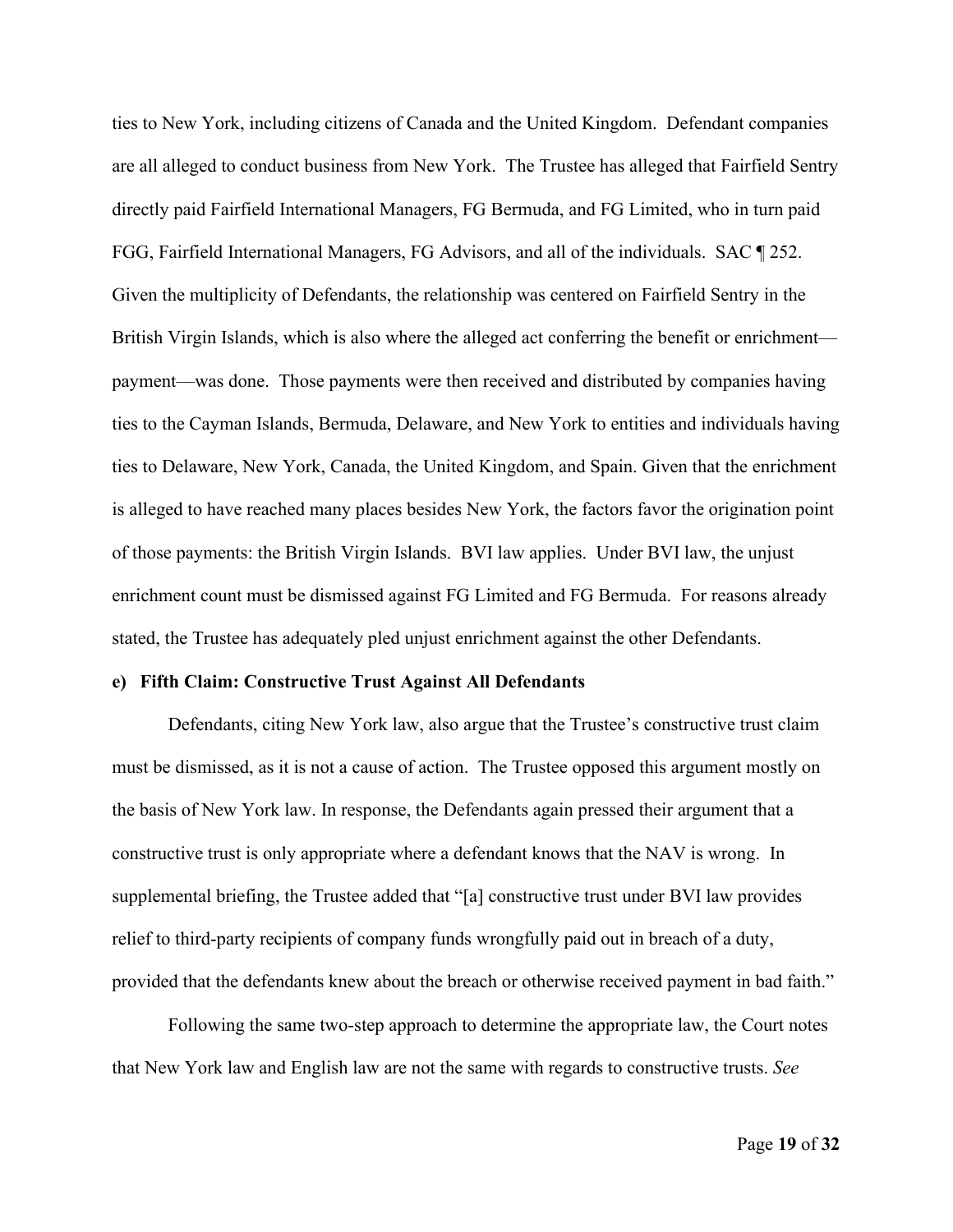*Westdeutsche Bank v. Islington L.B.C.*, [1996] UKHL 12, 2 AC 669, 714 (opinion of Lord Browne-Wilkinson) ("[T]he New York law of constructive trusts has for a long time been influenced by the concept of a remedial constructive trust, whereas hitherto English law had for the most part only recognized an institutional constructive trust."). Moving to step two, the "most significant relationship" analysis is the same as with unjust enrichment, as both are claims for restitution. BVI law applies to the constructive trust claim. For the same reason that Defendants' NAV argument, specifically the knowledge requirement, fails with regards to unjust enrichment at this stage, it fails here, too. Unlike with the unjust enrichment claim, Defendants have provided no reason or authority under BVI law why FG Limited and FG Bermuda should be dismissed due to the breach of contract claims. On that basis, the Court will decline to dismiss the constructive trust claim as against any of Defendants.

### **f)** *De facto partnership* **or Partnership by Estoppel**

The Trustee alleges that the following individuals are partners in an entity known as FGG: Noel; Tucker; and Piedrahita; Mark McKeefry, FGG's Chief Legal Officer and Chief Operating Officer; Daniel Lipton, FGG's Chief Financial Officer; Vijayvergiya, FGG's Head of Risk Management; Gordon McKenzie, FG Bermuda's Controller; Robert Blum, FGG's Chief Operating Officer until 2005; Harold Greisman, FGG's Chief Investment Officer; Corina Noel Piedrahita, FGG's Head of Client Services and Investor Relations; Richard Landsberger; Philip Toub; Andrew Smith; Gregory Bowes; Lourdes Barreneche; Cornelis Boele; Harold Greisman; Jacqueline Harary; Maria Teresa Pulido Mendoza; Charles Murphy; and Santiago Reyes.<sup>[10](#page-19-0)</sup> SAC  $\P$  4. The Trustee alleges that FGG's principal place of business was in New York where it maintained an office at 919 Third Avenue. *Id.*

<span id="page-19-0"></span><sup>&</sup>lt;sup>10</sup> The Defendants Lourdes Barreneche, Robert Blum, Cornelis Boele, Harold Greisman, Jacqueline Harary, Richard Landsberger, Charles Murphy, Daniel Lipton, Mark McKeefry, Santiago Reyes, Andrew Smith, and Maria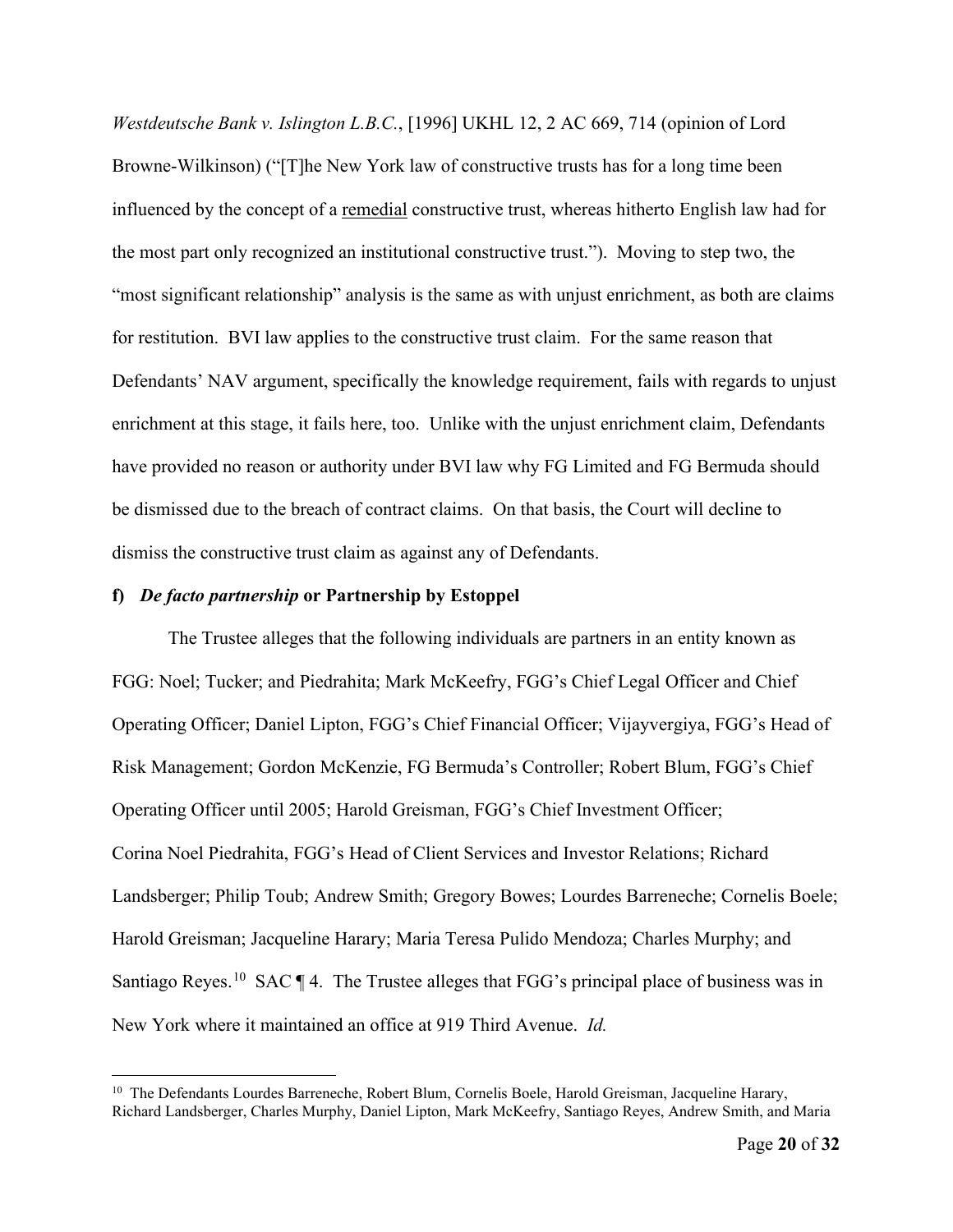Since the Complaint contains allegations that FGG was a partnership located in New York and doing business in New York, and since the parties have not argued that foreign law should apply to this claim, New York law applies.

The Trustee alleges that while Defendants "appeared to be separate and discrete" on paper, "FGG operated as a "flat organization"—a single cohesive unit steered by Noel, Tucker, and Piedrahita." SAC ¶ 62. The partners allegedly operated "in unison" and FGG allegedly held itself out and operated as a *de facto* partnership in brochures. SAC ¶ 64.

According to the Complaint, the FGG partners: "(i) shared, on a *pro rata* basis, the profits and losses realized by the FGG entities; (ii) made *pro rata* contributions to the capital of FGG entities; (iii) intended to carry on as co-owners of FGG with the common goal of earning a profit; and (iv) participated in the management of FGG." SAC ¶ 65. And the main purpose of FGG was allegedly to invest in BLMIS and maintain and manage the relationship with Madoff. SAC ¶ 66.

At oral argument on this motion, the Defendants urged this Court to follow the *Kidz Cloz* court's interpretation of the fourth element, which focuses on the parties' intent. *Kidz Cloz Inc. v. Officially For Kids, Inc.*, 320 F. Supp. 2d 164 (S.D.N.Y. 2004); Tr. at 116. Defendants ask the Court to inquire "whether the parties have so joined their property, interests, skills, and risks that their contributions have become one and their commingled properties and interests have been made subject to each of the others' actions, on the trust and inducement that each would act for their joint benefit." *Zeising v. Kelly*, 152 F. Supp. 2d. 335, 349 (S.D.N.Y. 2001) (quoted by *Kidz Cloz)*. The procedural posture of *Kidz Cloz* was summary judgment, not a motion to dismiss. As Defendants are aware, a court evaluates evidence (or lack thereof) on a motion for summary

Teresa Pulido Mendoza have been dismissed with prejudice from this action by stipulation. *See* So Or'd Stip., ECF No. 95.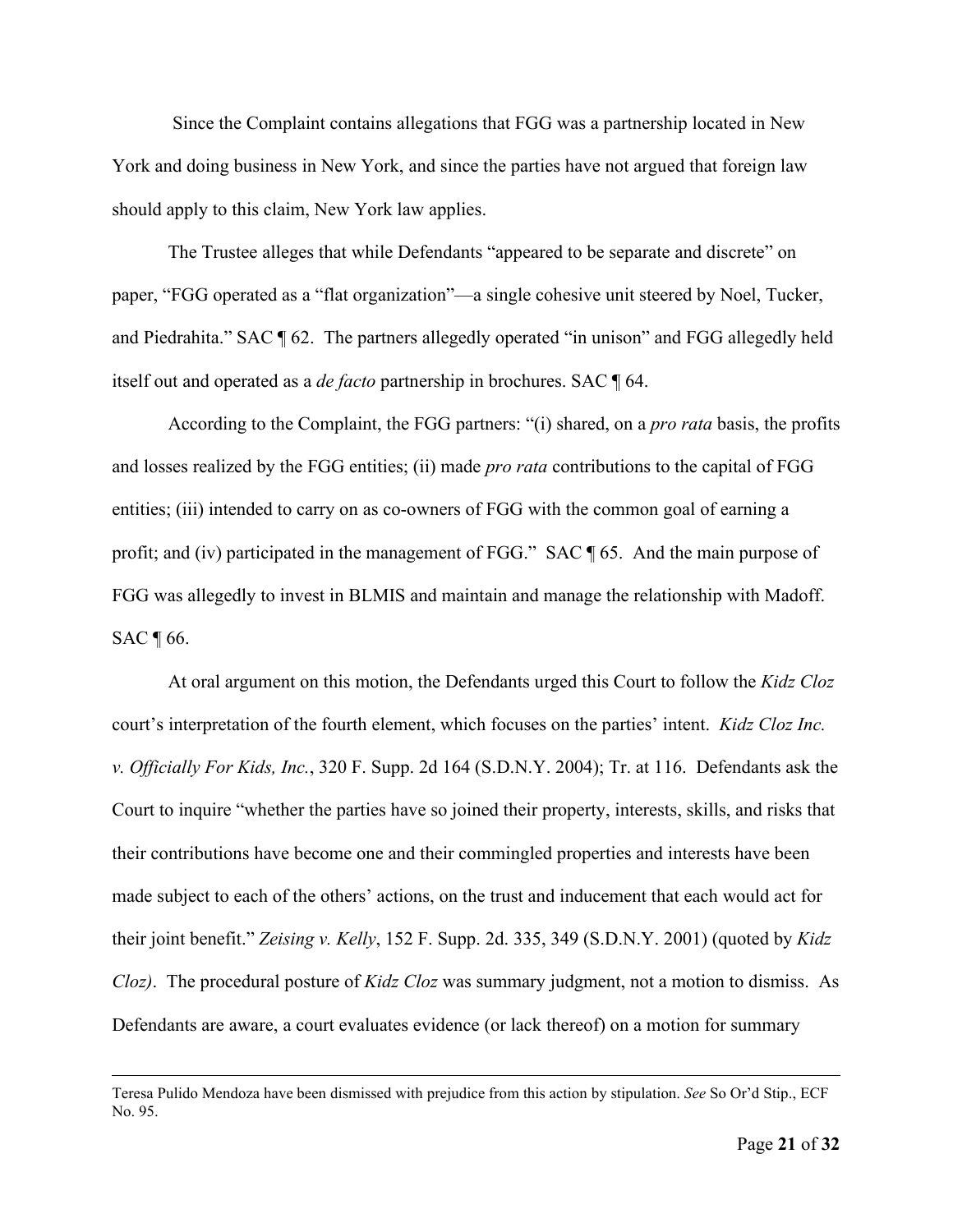judgment. Before the Court is a motion to dismiss and the Court must accept the allegations contained in a complaint as true and read them in a light most favorable to the Plaintiff.

Intent of the Defendants to form FGG is clear from the complaint, which lays out a rather lengthy story of familial relations knowingly cashing in on a fraudulent scheme orchestrated by Madoff. Whether evidence will bear this will be determined after evidence is presented. Intent to form a "partnership" in order to earn tremendous profits while hiding behind shell corporations is well pled in the Complaint.

These allegations are enough to maintain a cause of action for *de facto* partnership under the standard used by federal courts in this district. SAC ¶ 31-72. The Court in *Anwar* stated that "[a]dequately alleging a partnership requires showing four elements: (1) the parties' sharing of profits and losses; (2) the parties' joint control and management of the business; (3) the contribution by each party of property, financial resources, effort, skill, or knowledge to the business; and (4) the parties' intention to be partners." *Anwar v. Fairfield Greenwich Ltd.*, 728 F. Supp. 2d 372 (S.D.N.Y. 2010) (citing *Kidz Cloz, Inc. v. Officially for Kids. Inc*., 320 F. Supp. 2d 164, 171 (S.D.N.Y.2004)).

While federal courts refer to "elements" when determining whether a partnership exists, the New York Appellate Division, Second Department, has stated that a court should consider "a series of *factors*" to determine whether or not a partnership exists, including, but not limited to, "(1) sharing of profits, (2) sharing of losses, (3) ownership of partnership assets, (4) joint management and control,  $(5)$  joint liability to creditors,  $(6)$  intention of the parties,  $(7)$ compensation, (8) contribution of capital, and (9) loans to the organization." *Brodsky v. Stadlen*, 138 A.D.2d 662, 663 (N.Y. App. Div. 2d Dep't 1988) (emphasis added); *see also DeCristofaro v. Nest Seekers East End*, *LLC*, No. 35876–11, 2017 WL 350803, at \*6 (N.Y. Sup Ct. Jan. 11,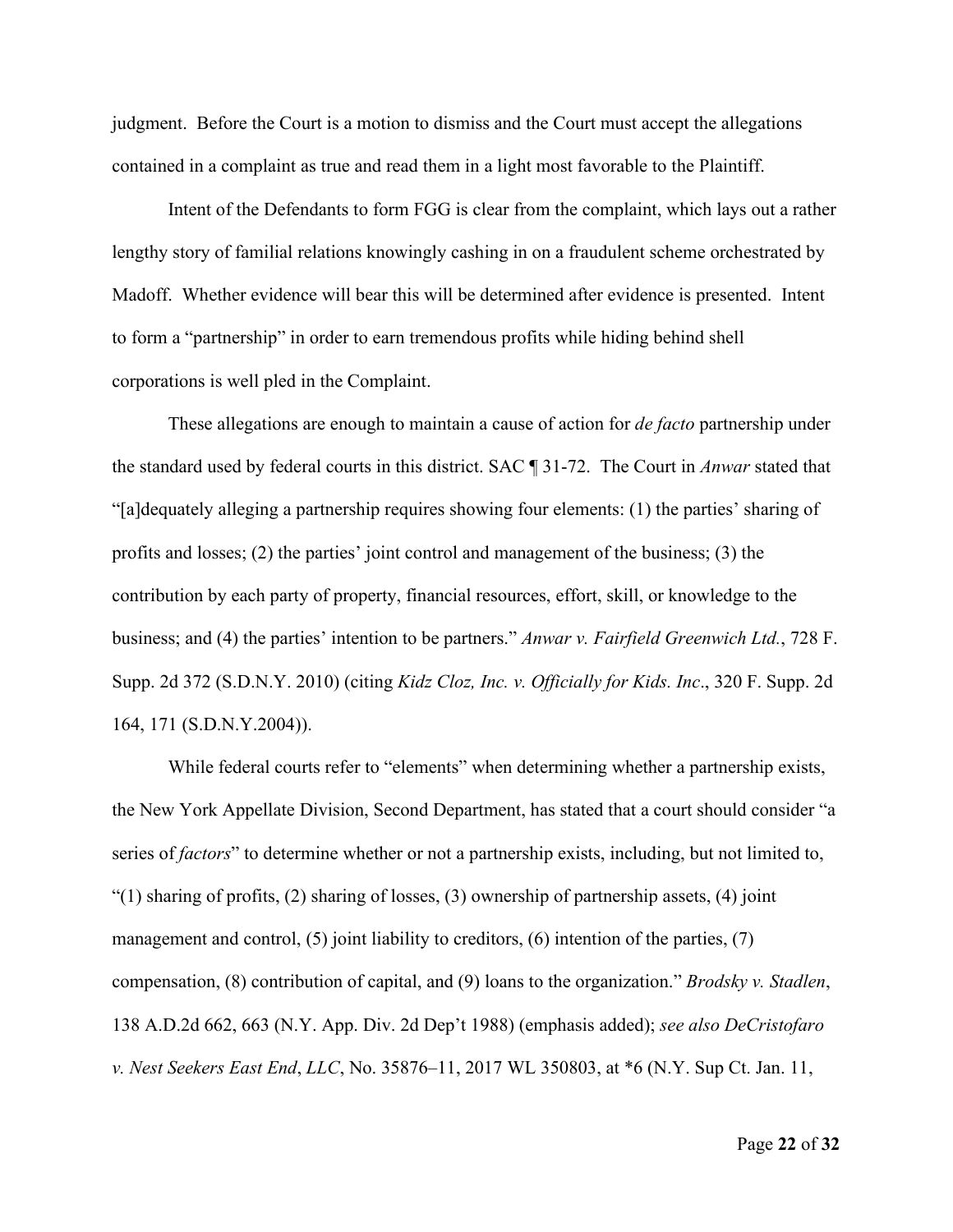2017) (same); *Hammond v. Smith*, No. 2008/02441, 2016 WL 1708522, at \*3 (N.Y. Sup. Ct. Apr. 22, 2016) ("No one factor is determinative; it is necessary to examine the parties' relationship as a whole.") (quoting *Kyle v. Brenton*, 184 A.D.2d 1036, 1036 (N.Y. App. Div. 4th Dep't 1992) (citing *Martin v. Peyton*, 246 N.Y. 213 (N.Y. Ct. App. 1927) (stating that to determine if a partnership exists facts should be weighed "in connection with all the rest"))). "No one characteristic of a business relationship is determinative in finding the existence of a partnership in fact." *Brodsky v. Stadlen*, 138 A.D.2d 662, 663 (N.Y. App. Div. 2d Dep't 1988). The use of the term "factors," rather than "elements," by New York courts implies that a party can prove the existence of a *de facto* partnership without meeting each of the "elements" and underscores the need for the Court to allow this cause of action to proceed to discovery.

Similarly, a partnership by estoppel can be established by the showing that 1) there is "a representation that the partnership exists" and 2) "that the injured party relied on this representation to his or her detriment." *Ads Plus Advert., Inc. v. Ault*, 928 F. Supp. 2d 683, 692- 93 (W.D.N.Y. 2013) (cleaned up). "Partnership by estoppel should not be lightly invoked and generally presents issues of fact." *First Am. Corp. v. Price Waterhouse LLP*, 988 F.Supp. 353, 358 (S.D.N.Y. 1997).

Defendants argue that the Trustee has not adequately pled the second element of partnership by estoppel—that Fairfield Sentry relied on FGG's representation as partners to its detriment. The Complaint contains a 46-page narrative extensively explaining how FGG knowingly created and managed Fairfield Sentry as a buffer so that FGG could profit from Madoff's and BLMIS's fraudulent scheme. SAC ¶ 7–224. This includes the drafting and signing of the IMAs at issue in this dispute, whereby Fairfield Sentry was contractually obligated to invest in the Ponzi scheme and, as a "shell entity," Fairfield Sentry was set up by FGG to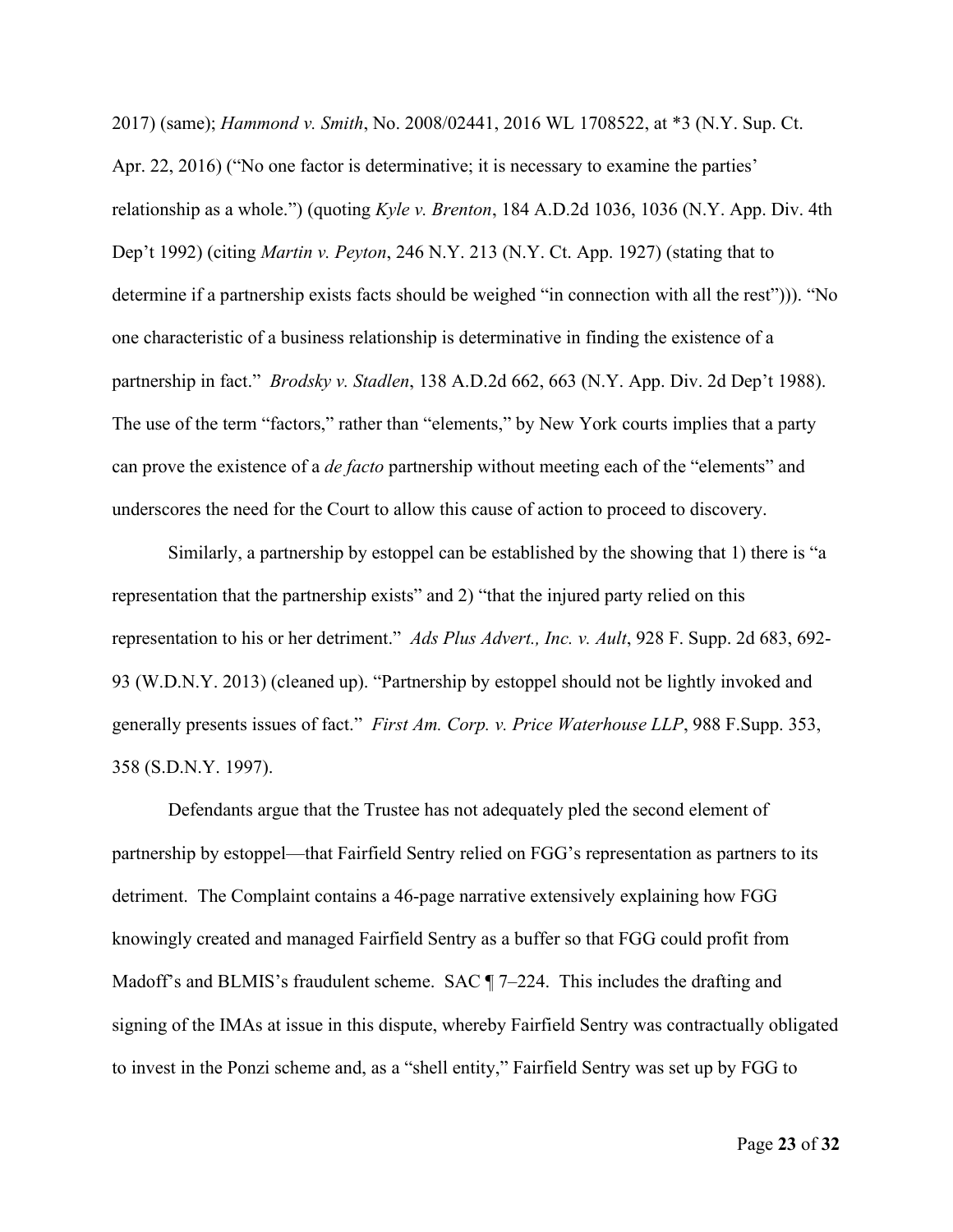ultimately take the fall for FGG's decisions. SAC ¶ 37–49. When the Complaint is read as one cohesive document, the allegations are pled with sufficient detail to overcome a motion to dismiss.

### **g)** *Ex turpi causa non oritur actio* **under BVI law**

The *in pari delicto* doctrine has been briefed by the parties under New York law. The

Court has determined that BVI law applies to both equitable causes of action.<sup>[11](#page-23-0)</sup> Thus, the proper

doctrine to be applied is *ex turpi causa non oritur actio* also known as the illegality doctrine*. See*

*U.S. v. Barry Fischer L. Firm, LLC*, 10 Civ. 7997 (TPG), 2012 WL 591396, at \*8 (S.D.N.Y. Feb.

23, 2012). (stating that *ex turpi causa non oritur actio* is a defense under BVI law). Under

British law, the illegality doctrine is not applied nearly as strictly as it is in New York.

In 2016, the Supreme Court of the United Kingdom stated the following regarding the

doctrine:

The essential rationale of the illegality doctrine is that it would be contrary to the public interest to enforce a claim if to do so would be harmful to the integrity of the legal system (or, possibly, certain aspects of public morality, the boundaries of which have never been made entirely clear and which do not arise for consideration in this case). In assessing whether the public interest would be harmed in that way, it is necessary a) to consider the underlying purpose of the prohibition which has been transgressed and whether that purpose will be enhanced by denial of the claim, b) to consider any other relevant public policy on which the denial of the claim may have an impact and c) to consider whether denial of the claim would be a proportionate response to the illegality, bearing in mind that punishment is a matter for the criminal courts. Within that framework, various factors may be relevant, but it would be a mistake to suggest that the court is free to decide a case in an undisciplined way. The public interest is best served by a principled and transparent assessment of the considerations identified, rather by than the application of a formal approach capable of producing results which may appear arbitrary, unjust or disproportionate.

*Patel v. Mirza*, [2016] UKSC 42, at ¶ 120.

<span id="page-23-0"></span><sup>&</sup>lt;sup>11</sup> See Kirschner v. KPMG LLP, 15 N.Y.3d 446, 477 (N.Y. Ct. App. 2010) (Cupatrick, J. dissenting) ("[U]nder New York law, in pari delicto is an affirmative defense, not a matter of standing . . . .").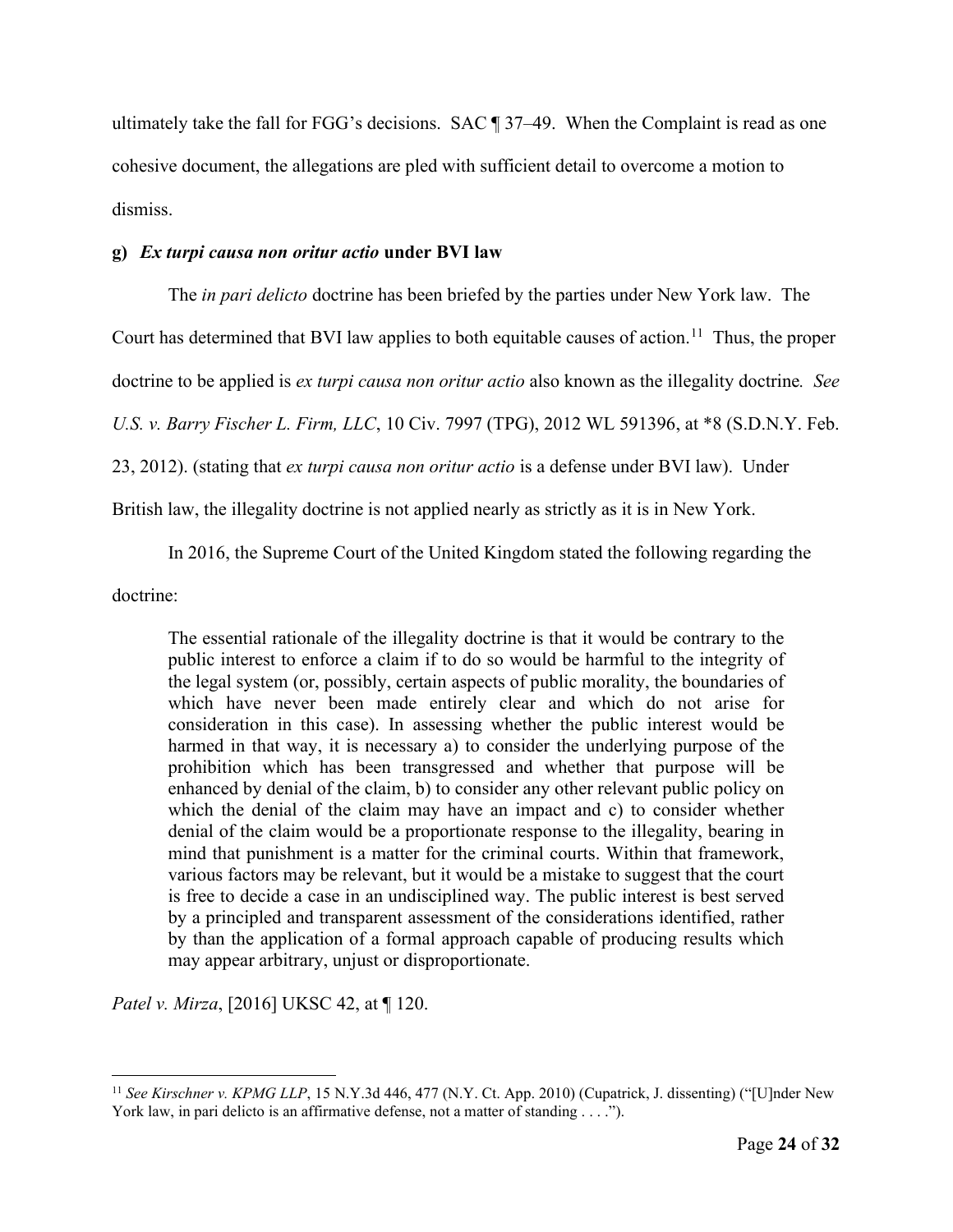Under the illegality doctrine, a Court must consider whether the purpose of the doctrine would be transgressed by application and whether application would affect public policy. This doctrine, when used as a defense by Defendants, takes into consideration a "range of factors" and the Court cannot determine whether it bars the Trustee's equitable claims at this early stage of litigation. *Patel v. Mirza*, [2016] UKSC 42, at ¶ 91; *see also In re Fairfield Sentry Ltd.*, 596 B.R. 275, 298 (Bankr. S.D.N.Y. 2018) ("*Ex turpi* is a flexible doctrine.").

The Court must deny Defendants' Motion to Dismiss on this issue as it has not been properly brought before the Court and, even if it were raised by Defendants under British law, the equitable claims would survive a motion to dismiss.

## **h) Personal Jurisdiction: Whether, under Federal Rule of Civil Procedure 12(b)(2) there is Personal Jurisdiction Over Vijayvergiya and Piedrahita?**[12](#page-24-0)

A claim for relief must be dismissed under Federal Rule of Civil Procedure 12(b)(2) if the Court lacks personal jurisdiction over a defendant. To survive a motion to dismiss for lack of personal jurisdiction, the burden is on the plaintiff to demonstrate that a *prima facie* case for personal jurisdiction exists. *Dorchester Fin. Sec., v. Banco BRJ, S.A.*, 722 F.3d 81, 86 (2d Cir. 2013); *Metro. Life Ins. Co. v. Robertson-Ceco Corp.*, 84 F.3d 560, 566 (2d Cir. 1996). When a "foreign defendant has not consented to jurisdiction by filing a proof of claim in the bankruptcy case, the plaintiff must show that 'the foreign defendant has the requisite minimum contacts with the United States at large' to satisfy Fifth Amendment due process." *Picard v. Chais (In re Bernard L. Madoff Inv. Sec. LLC)*, 440 B.R. 274, 278 (Bankr. S.D.N.Y. 2010) (citing *Cruisephone, Inc. v. Cruise Ships Catering & Servs., N.V. (In re Cruisephone, Inc.)*, 278 B.R.

<span id="page-24-0"></span> $12$  The Trustee alleges, "This Court has personal jurisdiction over all of the Defendants pursuant to N.Y. C.P.L.R. 301 and 302 and Bankruptcy Rule 7004." SAC ¶ 16. Section 301 is New York's general jurisdiction statute. Section 302 is its long-arm statute. When jurisdiction is satisfied through Bankruptcy Rule 7004, a bankruptcy court need not address its state's long-arm statute. *See In re Lehman Bros. Holdings.*, 535 B.R. 608, 619 (Bankr. S.D.N.Y. 2015).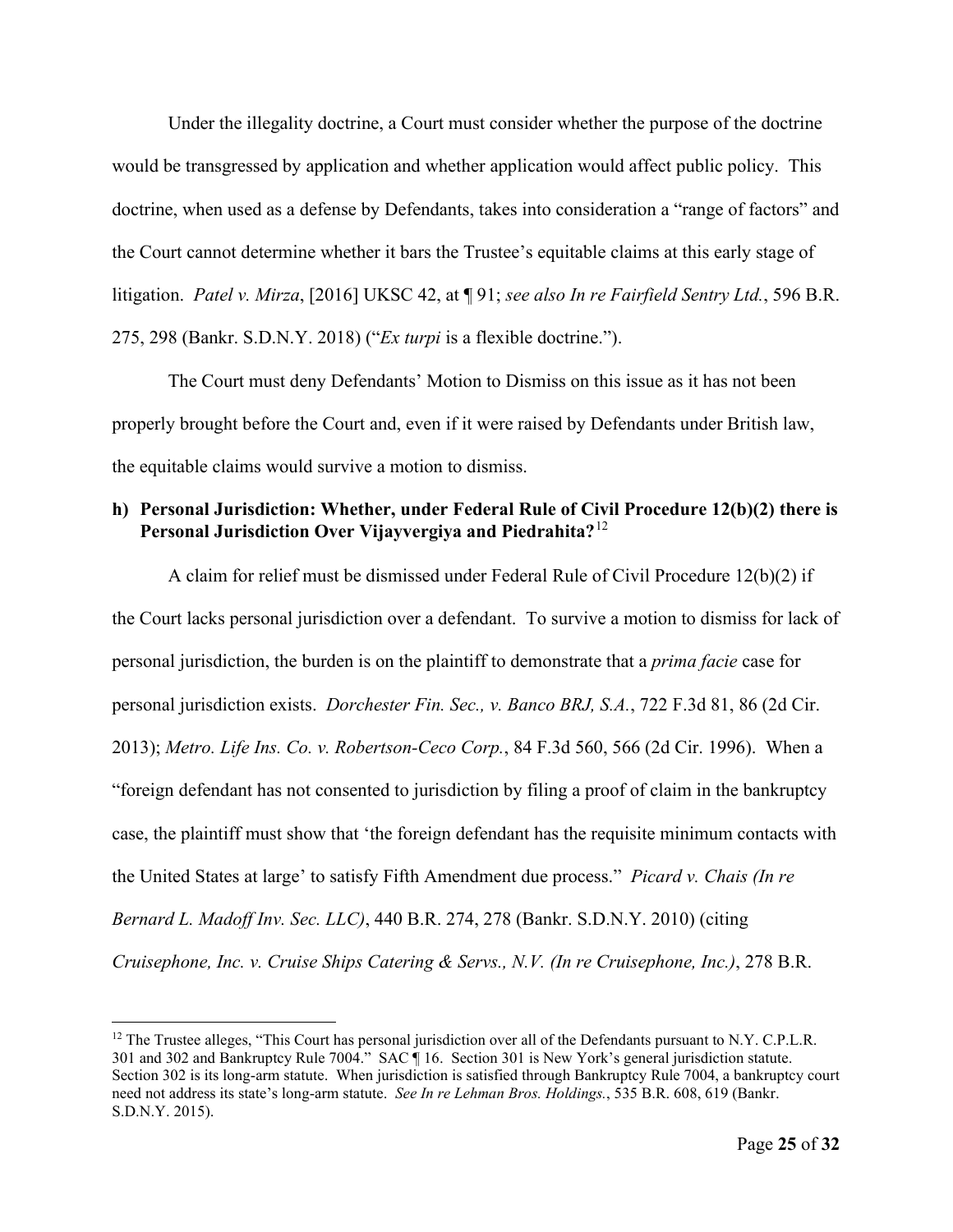325, 331 (Bankr. E.D.N.Y. 2002)).<sup>[13](#page-25-0)</sup> At this preliminary stage, "the plaintiff's prima facie showing may be established solely by allegations." *Dorchester Fin. Sec., Inc. v. Banco BRJ, S.A*., 722 F.3d 81, 84–85 (2d Cir. 2013) (quoting *Ball v. Metallurgie Hoboken-Overpelt, S.A.*, 902 F.2d 194, 197 (2d Cir. 1990)).

The due process analysis is a two-step inquiry that focuses on (1) minimum contacts and (2) whether jurisdiction will be reasonable. *Int'l Shoe Co. v. Washington*, 326 U.S. 310, 316, (1945). In ruling on a motion to dismiss, the Court must view the evidence "in the light most favorable to the Trustee and resolve all factual disputes in the Trustee's favor." *Picard v. Chais*, 440 B.R. at 279. For the reasons set forth below, the Court finds that at this stage—motion to dismiss—the Trustee meets his burden.

There are two types of jurisdiction that satisfy minimum contacts: specific jurisdiction and general jurisdiction. [14](#page-25-1) *Cromer Fin. v. Berger*, 137 F. Supp. 2d 452, 473 (S.D.N.Y. 2001). Specific jurisdiction exists when the defendant "purposefully direct[s] his activities at residents of the forum" and the underlying cause of action "arises out of or relates to those activities." *Id.*  (citing *Burger King Corp., v. Rudzewicz*, 471 U.S. 462, 472-73, (1985)). The "purposeful availment" prong is satisfied when the defendant's contacts with the forum state "proximately result from actions by the defendant *himself* that create a 'substantial connection' with the forum state." *Burger King*, 471 U.S. at 475. This ensures that the defendant will not be subject to jurisdiction due to "random, fortuitous, or attenuated contacts." *Id.* The "arises out of or relates to those activities" prong may be satisfied when "defendant's allegedly culpable conduct

<span id="page-25-0"></span><sup>&</sup>lt;sup>13</sup> In adversary proceedings, courts must determine whether the defendant has minimum contacts with the United States, rather than with the forum state. *See In re Lehman Bros. Holdings.*, 535 B.R. 608, 619 (Bankr. S.D.N.Y. 2015); *Picard v. Cohmad Sec. Corp. (In re Bernard L. Madoff Inv. Sec. LLC)*, 418 B.R. 75, 82 (Bankr. S.D.N.Y. 2009). Here, the Trustee argues that Defendants have minimum contacts with the United States and New York. The Court finds that both are met.

<span id="page-25-1"></span><sup>&</sup>lt;sup>14</sup> At the hearing on February 10, 2021, Trustee's counsel stated that argument was focused on specific jurisdiction over Vijayvergiya. Tr. at 140:23-141. As to Piedrahita, the Trustee reserved the right to seek jurisdictional discovery to unearth whether general jurisdiction exists. Tr. at 141:25. The Court grants this request.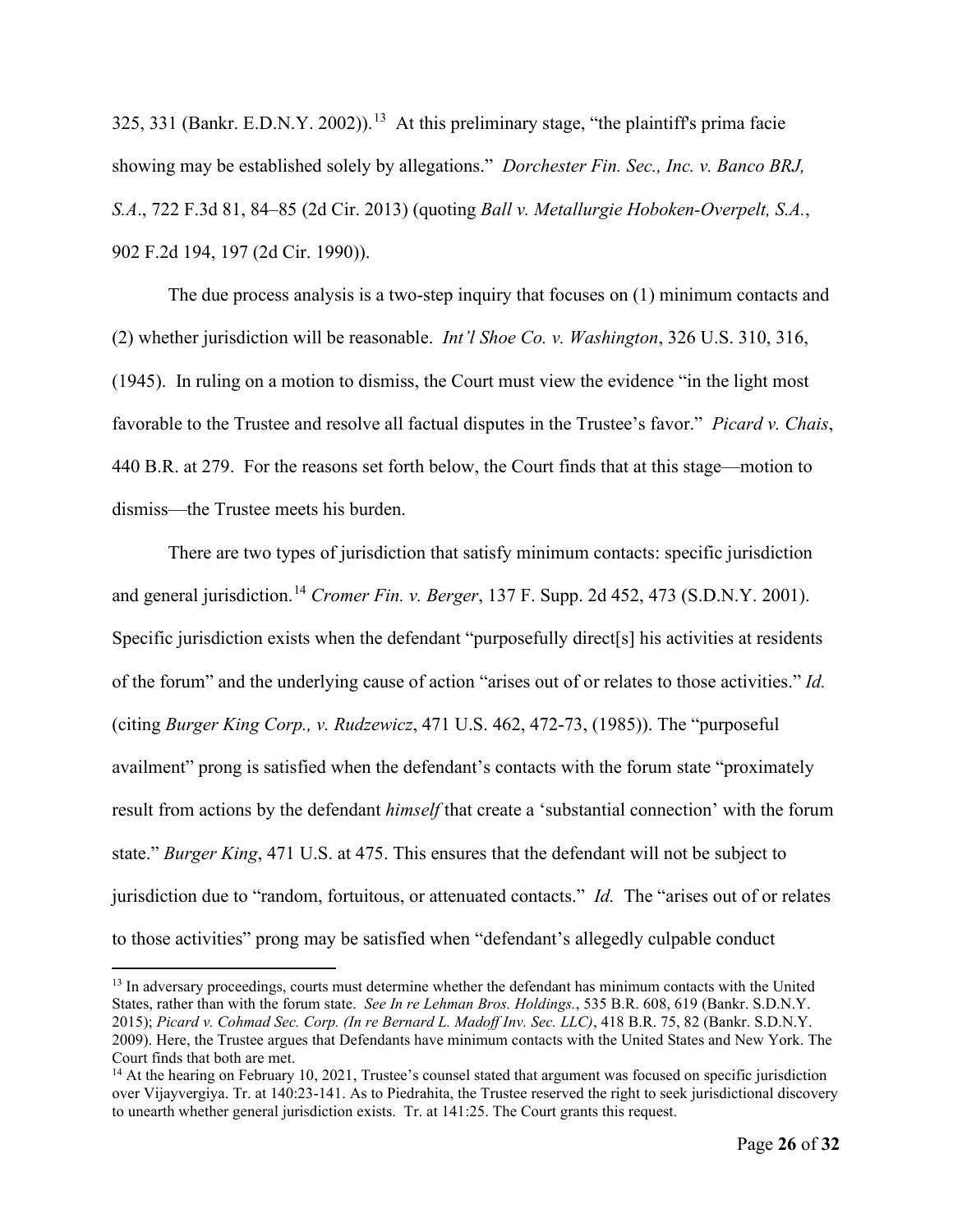involves at least in part financial transactions that touch the forum." *U.S. Bank Nat'l Ass'n v. Bank of Am. N.A.*, 916 F.3d 143, 151 (2d Cir. 2019); *see also Ford Motor Co. v. Mont. Eighth Judicial Dist. Ct.*, 592 U.S. \_\_\_\_, No. 19-368, slip. op. at 8 (Mar. 25, 2021) ("None of our precedents has suggested that only a strict causal relationship between the defendant's in-state activity and the litigation will do.").

The Defendants' Motion to Dismiss argues that the Complaint does not properly allege personal jurisdiction over Vijayvergiya and Piedrahita. The Motion seeks to dismiss all claims against Vijayvergiya and Piedrahita. The Motion states that the Complaint is devoid of concrete "suit related" contacts required for personal jurisdiction. Memo of Law at 31–32, ECF No. 99. That is not so. At this stage, the Trustee has made a *prima facie* showing that specific personal jurisdiction exists. The Complaint successfully alleges that Vijayvergiya and Piedrahita purposefully availed themselves of New York and the United States.

### **a) Vijayvergiya**

#### **i. Purposeful Availment**

The Trustee seeks to recover around \$919 million in damages from the Defendants, which includes Vijayvergiya. The Trustee alleges that Vijayvergiya is a citizen of Canada "who conducts or conducted business in New York." SAC ¶ 13. The Trustee alleges that in June 2003, Vijayvergiya was hired to enhance public perception of FGG's risk monitoring capabilities. SAC ¶ 99. Initially, Vijayvergiya was Vice President and Risk Manager of FG Bermuda. *Id.* The Trustee further alleges that FGG made Vijayvergiya its Chief Risk Officer and placed him in charge of FGG's Risk Management Division in New York. SAC ¶ 108. Despite having the title of Risk Manager, the Trustee alleges that Vijayvergiya failed to perform due diligence when reviewing BLMIS's trades and failed to hold BLMIS to the same standards it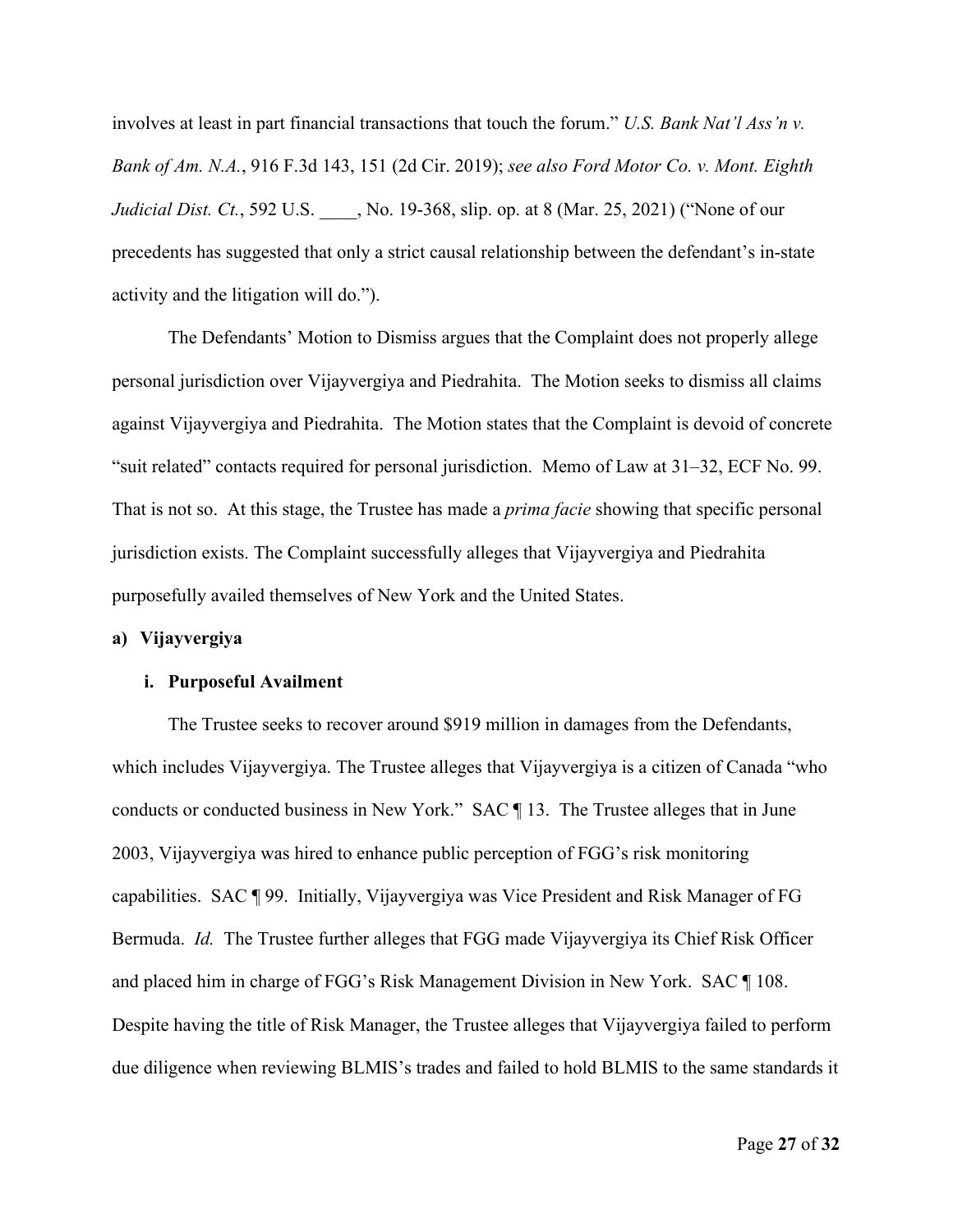held to other investment managers. SAC  $\P$  101–102. The Trustee also alleges that Vijayvergiya "spoke to BLMIS over 500 times," half of those conversations with Madoff himself. Viewing these numerous allegations in the Trustee's favor, the court finds that Vijayvergiya purposefully availed himself of the benefits and protections of both New York and the United States.

### **ii) Arising out of**

The Trustee has also satisfied the "arising out of" prong. The Trustee asserts unjust enrichment and constructive trust claims against Vijayvergiya and alleges that over a period of 5 years, Vijayvergiya actively coordinated with Madoff and other FGG partners. SAC ¶ 57. As FGG's Chief Risk Officer, Vijayvergiya received management and performance fees despite allegedly failing to perform due diligence when reviewing BLMIS's trades. SAC ¶¶ 101-102. Vijayvergiya's alleged active coordination with Madoff and his failure to perform due diligence in New York give rise to the constructive trust and unjust enrichment claims.

### **iii) Reasonableness**

After the "minimum contacts" analysis, courts determine whether those contacts "may be considered in light of other factors to determine whether the assertion of personal jurisdiction would comport with fair play and substantial justice." *Burger King Corp. v. Rudzewicz*, 471 U.S. 462, 476 (1985) (internal quotation marks omitted). The "reasonableness" factors include

(1) the burden that the exercise of jurisdiction will impose on the defendant; (2) the interests of the forum state in adjudicating the case; (3) the plaintiff's interest in obtaining convenient and effective relief; (4) the interstate judicial system's interest in obtaining the most efficient resolution of the controversy; and (5) the shared interest of the states in furthering substantive social policies.

*Metro. Life Ins. Co. v. Robertson-Ceco Corp.*, 84 F.3d 560, 568 (2d Cir. 1996). When purposeful availment has been satisfied, the burden shifts to the defendant to present a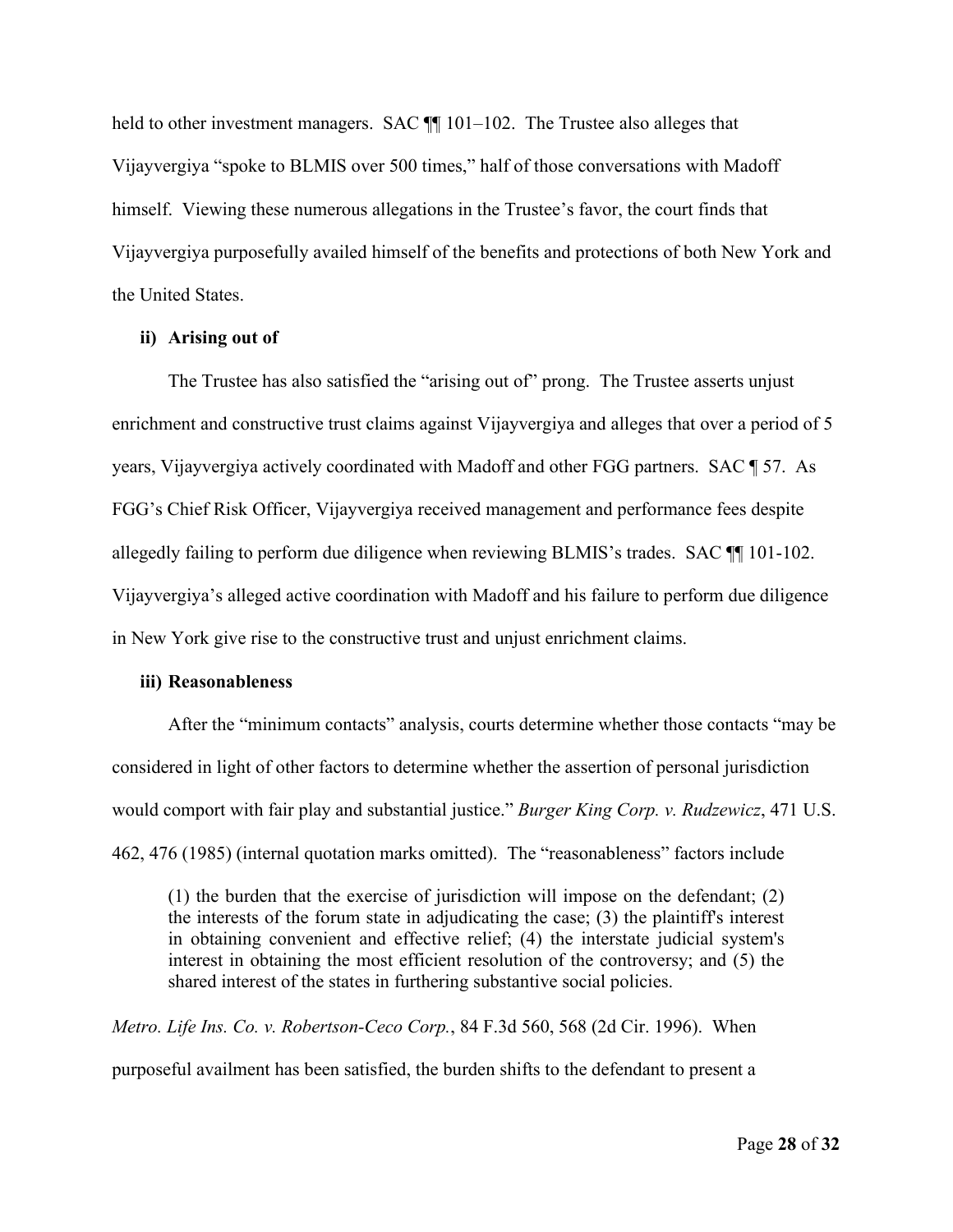"compelling case" that jurisdiction would be unreasonable under the circumstances. *Burger King Corp., v. Rudzewicz*, 471 U.S. 462, 472–73 (1985). Having shown that Vijayvergiya purposefully availed himself of the benefits and protections of the forum, the burden is now on Vijayvergiya to present a "compelling case" that jurisdiction is unreasonable. *Id.* Here, Vijayvergiya cannot present a compelling case.

Vijayvergiya's main contention is that defending this action in New York would create a substantial burden on him. Memo of Law at 31–33, ECF No. 99. Vijayvergiya states that most of his "records, files, or witnesses with information about the litigation" are not located in New York. *Id.* 

Vijayvergiya is a Canadian citizen who conducted business for FG Bermuda, a foreign corporation. That does not mean that he can escape personal jurisdiction in this court. Any burden imposed on Vijayvergiya is substantially outweighed by the forum state's interest in adjudicating the case and the Plaintiff's interest in obtaining convenient and effective relief. The Trustee has adequately alleged that Vijayverigya was a partner of FGG,<sup>[15](#page-28-0)</sup> a company based in New York. Moreover, BLMIS was a New York company and its liquidation proceeding is pending before the Court. Courts in the Southern District of New York have routinely held that the forum and the Trustee have a strong interest in litigating BLMIS adversary proceedings in the United States. *Sec Inv'r. Prot. Corp. v. Bernard L. Madoff Inv. Sec., LLC*, 460 B.R. 106, 119 (Bankr. S.D.N.Y. 2011) *aff'd*, 474 B.R. 76 (S.D.N.Y. 2012); *Picard v. Chais (In re Bernard L., Madoff Inv. Sec. LLC)*, 440 B.R. 274, 278 (Bankr. S.D.N.Y. 2010); *Picard v. Cohmad Sec. Corp. (In re Bernard L. Madoff Inv. Sec. LLC)*, 418 B.R. 75, 82 (Bankr. S.D.N.Y. 2009).

<span id="page-28-0"></span><sup>&</sup>lt;sup>15</sup> The Court finds that FGG's partners' contacts are imputed to Vijayverigya. "Where a court has personal jurisdiction over a partnership, either because of the partnership's activities as a whole or the actions of a single partner acting on behalf of the partnership, the court has personal jurisdiction over all of the general partners." *Afloat in France, Inc. v. Bancroft Cruises Ltd.*, No. 03 Civ.917, 2003 WL 22400213, at \*5 (S.D.N.Y. Oct. 21, 2003).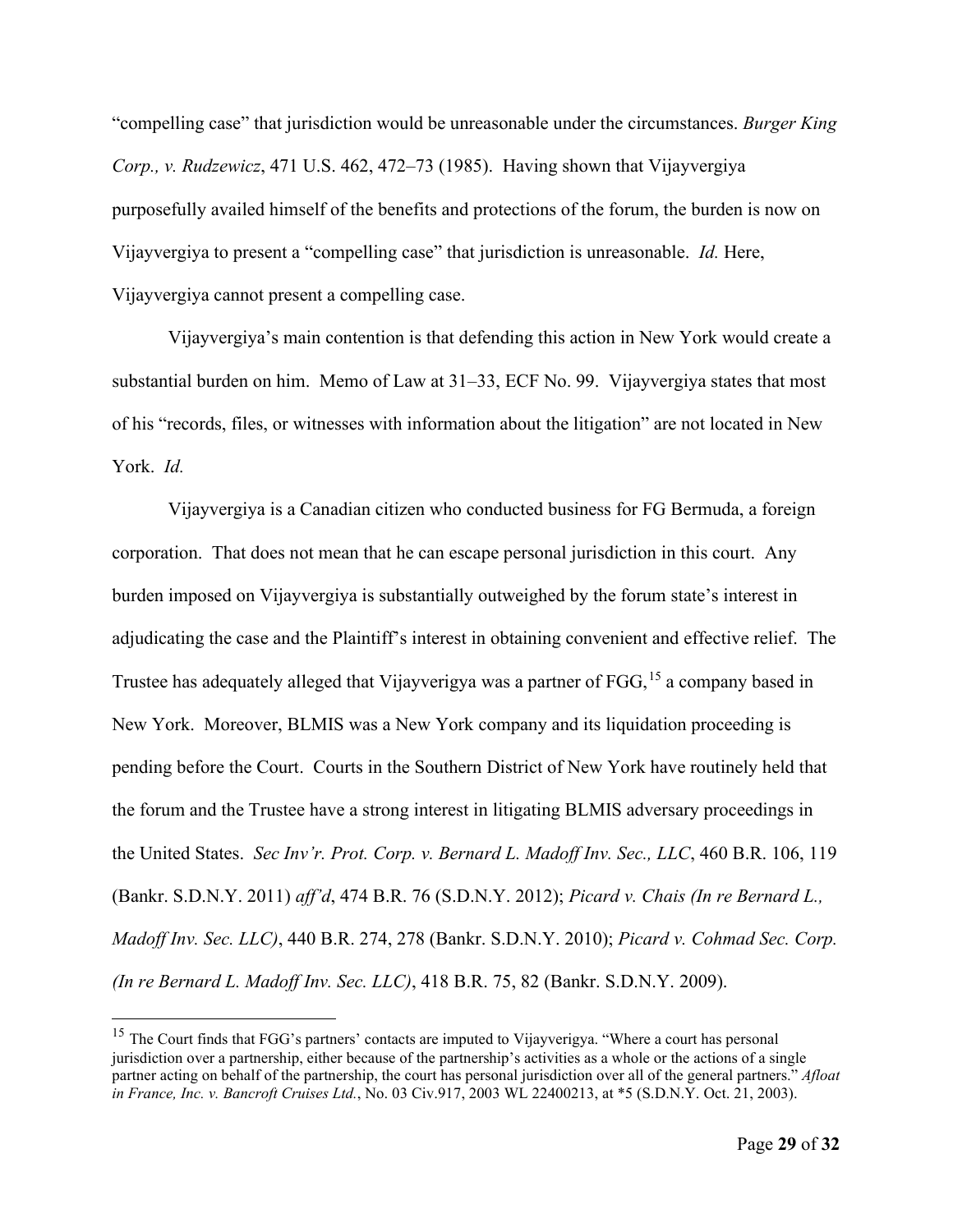Vijayverigya has not made a "compelling case" showing that jurisdiction is unreasonable.

### **b) Piedrahita**

### **i) Purposeful Availment**

Piedrahita lives in Spain and is a citizen of the United Kingdom. Tr. at 141:8-9. The Trustee alleges that Piedrahita was a financial investment marketer with Littleton Associates, a New York based investment management firm. SAC ¶ 51. The Trustee then alleges that in October 1997, Piedrahita combined Littleton Associates with FGG and became a "founding partner." SAC ¶ 52. As a founding partner and financial investment marketer, Piedrahita used his skills to market FGG and travel the world to recruit investment capital. SAC ¶ 56. Piedrahita maintained an office in FGG's New York headquarters and "regularly met with Madoff at BLMIS's headquarters, hosted dinners and client events in New York, attended FGG Executive Committee and Board of Directors meetings in New York, and signed investor communications using a New York address block." SAC ¶ 54. Piedrahita also maintained numerous residences in New York between 2001 and 2008. SAC ¶ 58. Viewing these numerous allegations in the Trustee's favor, the court finds that Piedrahita purposefully availed himself of the benefits and protections of both New York and the United States.

Piedrahita's purposeful availment conduct also satisfies the "arising out of" prong. Like Vijayvergiya, the Trustee asserts unjust enrichment and constructive trust claims against Piedrahita. Like Vijayvergiya, Piedrahita allegedly received management and performance fees for his role in the FGG operation. The Trustee's claims seek a return of those fees. While much of Piedrahita's work was done abroad recruiting investment capital, the Trustee alleges that Piedrahita also spent a substantial amount of time in New York. Piedrahita's alleged contacts with Madoff and other "founding partners" in New York give rise to the unjust enrichment and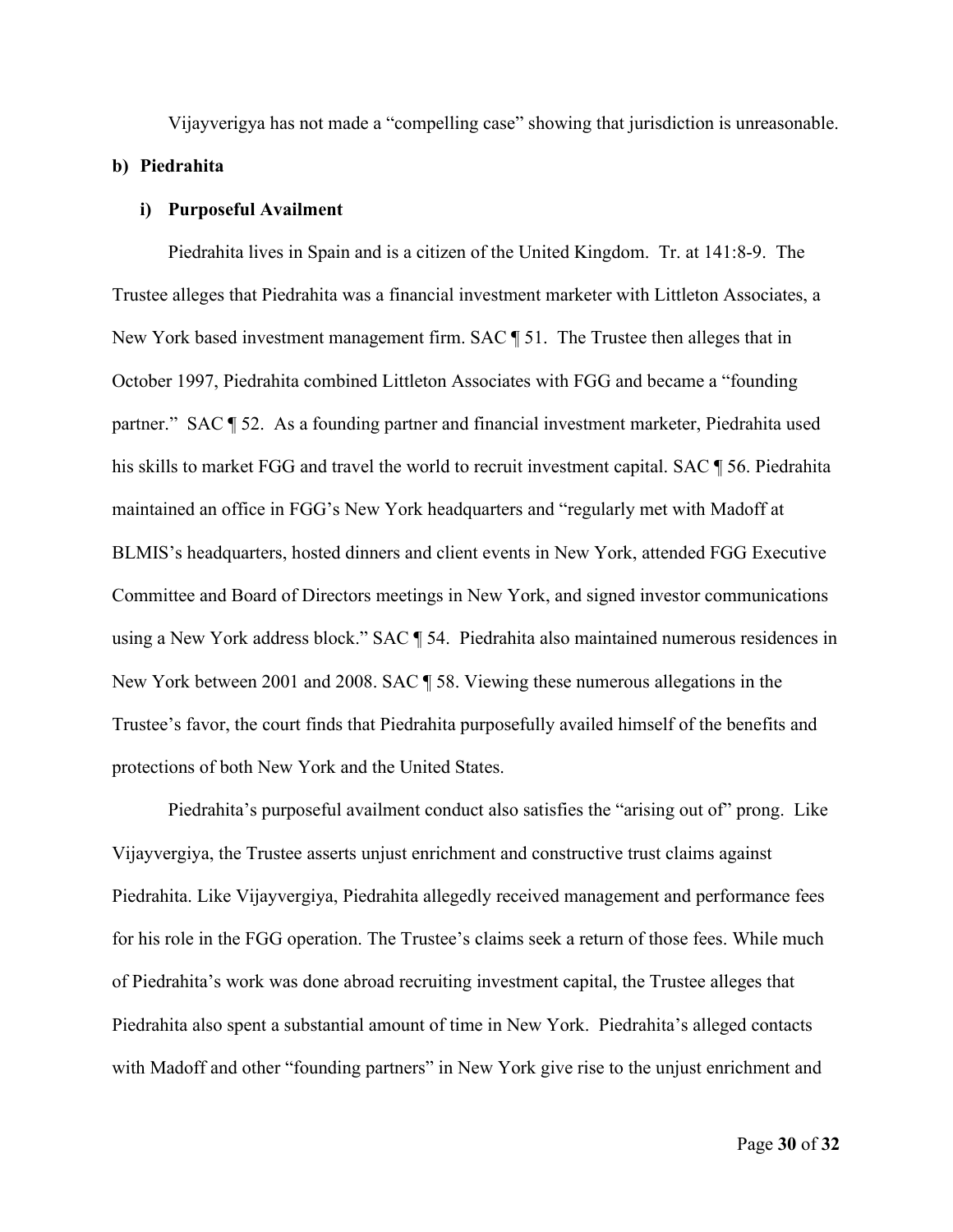constructive trust claims and "involve at least in part financial transactions that touch the forum." *U.S. Bank Nat'l Ass'n v. Bank of Am. N.A.*, 9[16](#page-30-0) F.3d 143, 151 (2d Cir. 2019).<sup>16</sup>

### **ii) Reasonableness**

Having determined that the Trustee has sufficiently pled that Piedrahita purposefully availed himself of the benefits and protections of the forum, the burden is now on Piedrahita to present a "compelling case" that jurisdiction is unreasonable. *Burger King Corp., v. Rudzewicz*, 471 U.S. 462, 472–73 (1985). Piedrahita cannot present a compelling case.

Piedrahita relies on his U.K. citizenship to avoid this court's personal jurisdiction over him. Piedrahita argues that it would be unreasonable to exercise personal jurisdiction over a "foreign defendant whose alleged conduct occurred overseas on behalf of a foreign fund." Memo of Law at 34, ECF No. 99. Once again, any burden imposed on Piedrahita is substantially outweighed by the forum state's interest in adjudicating the case and the plaintiff's interest in obtaining convenient and effective relief. The Court also finds Defendants' cited cases to be unpersuasive in light of other, more relevant decisions that find personal jurisdiction over a foreign defendant in circumstances similar to this one. *See Sec Inv'r. Prot. Corp. v. Bernard L. Madoff Inv. Sec., LLC*, 460 B.R. 106, 119 (Bankr. S.D.N.Y. 2011) *aff'd*, 474 B.R. 76 (S.D.N.Y. 2012); *Picard v. Chais (In re Bernard L., Madoff Inv. Sec. LLC)*, 440 B.R. 274, 278 (Bankr. S.D.N.Y. 2010); *Picard v. Cohmad Sec. Corp. (In re Bernard L. Madoff Inv. Sec. LLC)*, 418 B.R. 75, 82 (Bankr. S.D.N.Y. 2009). The Trustee is permitted to conduct jurisdictional discovery to determine whether general jurisdiction exists over Piedrahita.

<span id="page-30-0"></span><sup>&</sup>lt;sup>16</sup> Like Vijayvergiya, the Trustee has sufficiently alleged that partnership jurisdiction exists over Piedrahita.